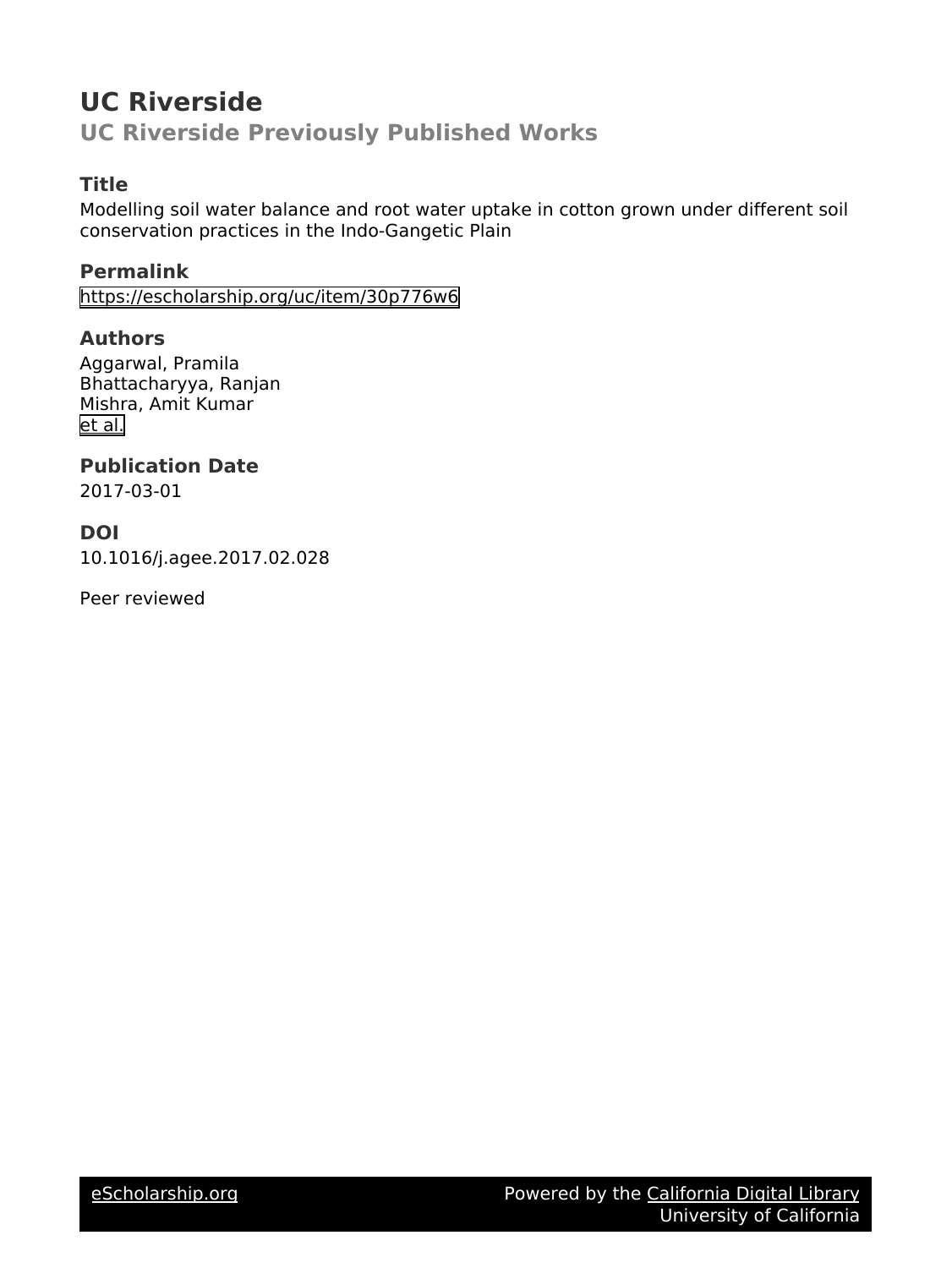Contents lists available at [ScienceDirect](http://www.sciencedirect.com/science/journal/01678809)



Agriculture, Ecosystems and Environment



journal homepage: <www.elsevier.com/locate/agee>

# Modelling soil water balance and root water uptake in cotton grown under different soil conservation practices in the Indo-Gangetic Plain



Pramila Aggarwal<sup>a</sup>, Ranjan Bhattacharyya<sup>a,</sup>\*, Amit Kumar Mishra<sup>a</sup>, T.K. Das<sup>a</sup>, J. Šimûnek $\bar{\mathbb{F}}$ , P. Pramanik<sup>a</sup>, S. Sudhishri<sup>a</sup>, A. Vashisth<sup>a</sup>, P. Krishnan<sup>a</sup>, D. Chakraborty<sup>a</sup>, K.H. Kamble<sup>a</sup>

a *ICAR-Indian Agricultural Research Institute (IARI), New Delhi 110012, India* b *Department of Environmental Sciences, University of California, Riverside, USA*

#### A R T I C L E I N F O

*Article history:* Received 19 October 2016 Received in revised form 17 February 2017 Accepted 21 February 2017 Available online xxx

*Keywords:* Permanent broad and narrow beds Leaf Area Index Soil hydraulic properties Potential transpiration rates HYDRUS-2D

### A B S T R A C T

Although soil conservation practices are being promoted as better environmental protection technologies than traditional farmers' practice, limited information is available on how these practices affect soil water balance and root water uptake. The root water uptake (*RWU*) patterns of cotton grown under soil conservation practices and soil water balance in cotton (*Gossypium hirsutum* L.) fieldsunder a cotton-wheat (*Triticum aestivum* L.) cropping system were analyzed using the Hydrus-2D model. The treatments were: conventional tillage (CT), zero tillage (ZT), permanent narrow beds (PNB), permanent broad beds (PBB), ZT with residue  $(ZT + R)$ , PNB with residue (PNB + R) and PBB with residue (PBB + R). Results in the third year of the cotton crop indicated that the surface (0–15 cm layer) field saturated hydraulic conductivity in both PNB and PBB plots were similar and were significantly higher than in the ZT plots. Computed potential transpiration rates (*Trp*) under CT were lower than in other treatments, due to less radiation interception and lower Leaf Area Index (*LAI*). Both PNB and PBB plots had higher *Trp* and crop yields than CT plots, which were further improved by residue retention. Predicted soil water content (*SWC*) patterns during the simulation periods of third and fourth years showed strong correlation  $(R<sup>2</sup>=0.88, n=105, P<0.001$ , the root mean square error (*RMSE*) = 0.025, and the average relative error  $(AVE) = 7.5\%$  for the third year and  $R^2 = 0.81$ ,  $n = 105$ ,  $P < 0.001$ ,  $RMSE = 0.021$ , and  $AVE = 9\%$  for the fourth year) with the actual field measured *SWC*s. Cumulative *RWU* (mm) were in the order: ZT (143) < CT  $(157)$  < PNB  $(163)$  < ZT + R  $(174)$  < PBB  $(188)$  < PNB + R  $(198)$  < PBB + R  $(226)$ . Thus, PBB + R and PNB + R practices could be adopted for cotton cultivation, as these enhanced root growth and improved radiation interception and *LAI*. The Hydrus-2D model may be adopted for managing efficient water use, as it can simulate the temporal changes in *SWC* and actual transpiration rates of a crop/cropping system.

© 2017 Elsevier B.V. All rights reserved.

#### 1. Introduction

In the conventional systems involving intensive tillage, there is a gradual decline in soil organic matter (SOM) through accelerated oxidation and burning of crop residues (which is a common

<http://dx.doi.org/10.1016/j.agee.2017.02.028> 0167-8809/© 2017 Elsevier B.V. All rights reserved. practice in the upper Indo-Gangetic Plains). This causes environmental pollution and loss of valuable plant nutrients. Hence, resource conservation issues have drawn the attention of scientists to devise innovative soil conservation practices for higher productivity [\(Bhattacharya](#page-12-0) et al., 2015). Conservation agriculture (CA), one such novel soil conservation practice, involves minimum soil disturbance, providing a soil cover through crop residues or other cover crops, and crop rotations for achieving higher productivity and minimizing adverse environmental impacts ([Hobbs](#page-13-0) et al., 2007; FAO, 2010). When the crop residues are retained on the soil surface, it initiates processes that lead to improved soil quality by protecting the soil from raindrops and limiting water evaporation. Therefore, CA may lead to sustainable improvements in the efficient use of water by increasing infiltration and soil water retention and reducing water losses

*Abbreviations:* CT, conventional tillage; ZT, zero tillage; PNB, permanent narrow beds; PBB, permanent broad beds; ZT + R, ZT with residue; PNB + R, PNB with residue; PBB + R, PBB with residue; *RWU*, root water uptake; RLD, root length density; *SWC*, soil water content; BD, bulk density; DAS, days after sowing; *Trp*, potential transpiration; *Tra*, actual transpiration; *RMSE*, root mean square error; *AVE*, average relative error; SOM, soil organic matter; IGP, Indo-Gangetic Plains.

Corresponding author.

*E-mail addresses:* [ranjan\\_vpkas@yahoo.com,](mailto:ranjan_vpkas@yahoo.com) [ranjanvpkas@gmail.com](mailto:ranjanvpkas@gmail.com) (R. Bhattacharyya).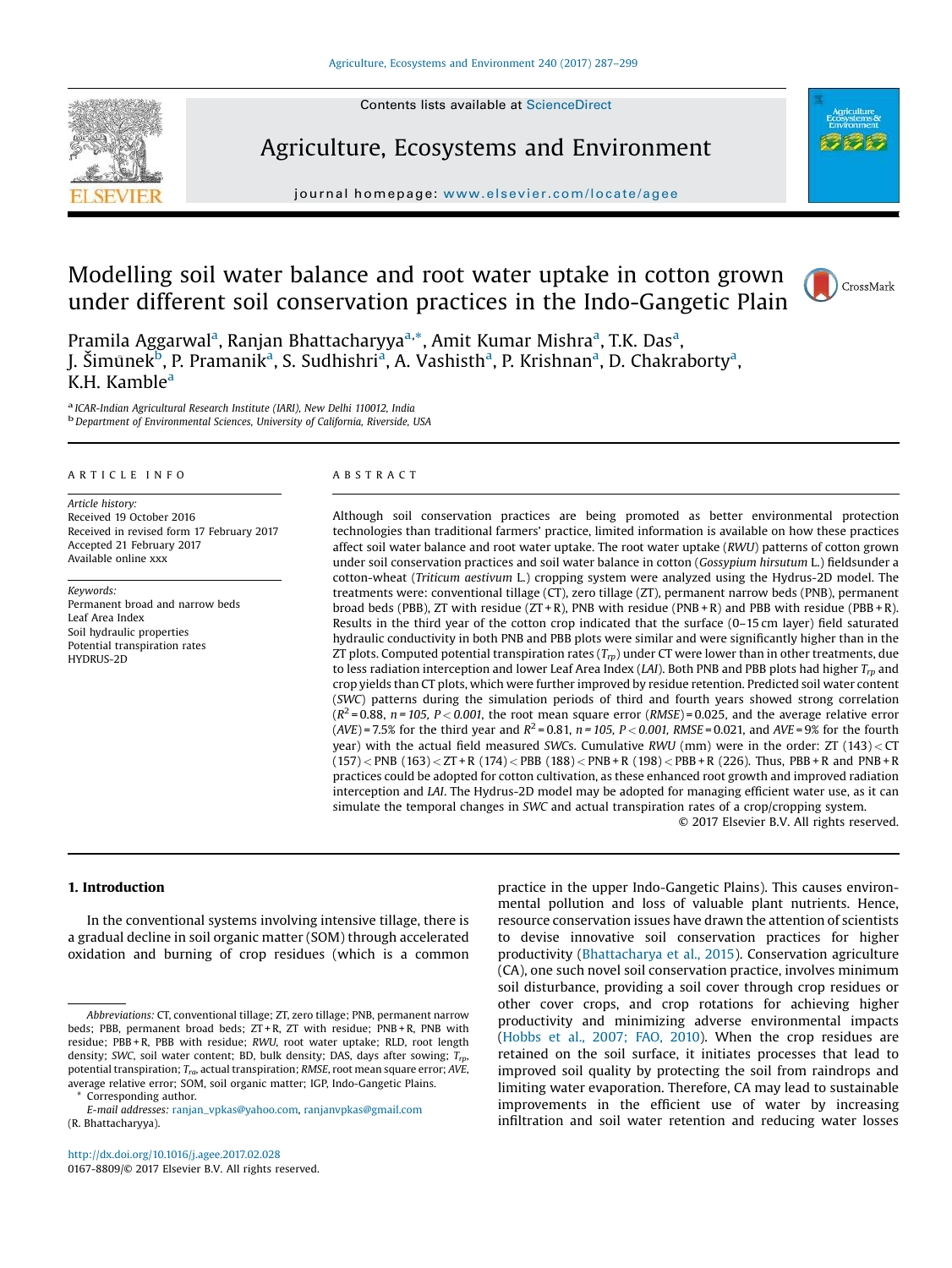due to evaporation, and by improving nutrient balances and their availability (Dahiya et al., 2007; [Govaerts](#page-13-0) et al., 2007; Verhulst et al., 2010; [Bhattacharya](#page-13-0) et al., 2013). CA also improves soil health (mainly by increasing SOM content).

Studies on zero tillage (ZT) and bed planting technologies have largely been conducted on wheatin the rice (*Oryza sativa* L.)–wheat (*Triticum aestivum* L.) cropping system in the Indo-Gangetic Plains (IGP). There is already greater emphasis on crop diversification, due to growing concerns about the unsustainability of the rice– wheat system in this region (Bhandari et al., 2003; [Aggarwal](#page-12-0) et al., [2004](#page-12-0)). In this context, a crop such as cotton (*Gossypium hirsutum* L.) has emerged as a promising alternative to rice in the *Kharif* (rainy) season (Das et al., [2014](#page-13-0)). In this region, especially in the states of Uttar Pradesh, Punjab, Haryana and Rajasthan, >95% of the area of rice and wheat area under irrigation. All these conditions call for efficient use of resources to achieve sustainable production that can minimize water use. Potential improved productivity and assured high returns could be realized from the cotton–wheat system, thereby improving the livelihood of farmers in the region ([Mayee](#page-13-0) et al., 2008).

The raised bed technology enhances water use efficiency, improves soil physical environment and encourages root proliferation that gives better yields for upland crops, including maize (*Zea mays* L.), wheat, soybean (*Glycine max* L.) and cotton ([Sayre](#page-13-0) and Hobbs, 2004; [Zhongming](#page-13-0) and Fahong, 2005; Aggarwal et al., 2006; [Thierfelder](#page-13-0) and Wall, 2012; Ahmad et al., 2014). [Ahmad](#page-12-0) et al. (2011) indicated that the bed-furrow system (60 cm bed and 30 cm furrow) is most suited for cotton when the plant-to-plant distance was maintained at 30 cm. Selected geometries of bed-furrow planting of cotton were further evaluated for water savings compared with traditional practices of flat sowing. Results obtained from cotton fields showed a 40% water saving and  $\sim$ 10-15% yield increase in the IGP. The results thus suggested that the raised bed technology has sufficient potential to economize water use and improve water productivity of cotton-based cropping systems ([Tursunov,](#page-13-0) 2008).

For both ZT and bed planting methods, retention of residues on the surface can modify soil water content. If the soil surface is covered with residues, it is shielded from solar radiation and hence the evaporation rate from the surface is less than bare soils. In addition, an increase in the thickness of the boundary layer between soil and (open) atmosphere also decreases evaporation rates. Although the surface moisture under the residue will evaporate slower, after the wetting event, cumulative evaporation from the residue-covered surface can exceed that of the bare surface (Van Donk et al., [2010\).](#page-13-0)

Numerical simulations are an efficient approach to investigate soil water dynamics for optimal irrigation management practices ([Meshkat](#page-13-0) et al., 1999; Cote et al., 2003). Many studies have showed that numerically simulated soil water data agree with field data. For instance, De Silva et al. [\(2008\)](#page-13-0) used Hydrus (2D/3D) to numerically evaluate root water uptake (*RWU*) and soil water movement in land areas with a mixture of natural vegetative cover (i.e. trees and grasses) and concluded that different irrigation amounts and frequencies should be used for different plant species in irrigated strip intercropping fields. Deb et al. [\(2013\)](#page-13-0) evaluated spatio-temporal compensated and uncompensated *RWU* patterns of mature pecan trees in a silty clay loam orchard using the Hydrus (2D/3D) model. They concluded that: (i) simulated soil water contents (*SWC*s) and temperatures at different times agreed well with measured soil water contents and temperatures and that (ii) simulated transpiration and relative transpiration values were strongly correlated with measured transpiration and plant-based water stress indicators (stem and leaf water potentials) ([Deb](#page-13-0) et al., [2013](#page-13-0)). In another field study, Buttar et al. [\(2006\)](#page-13-0) revealed that wheat productivity per unit irrigation water was higher in the plots under the bed planting method compared with the conventionally planted plots. Irrigation scheduling based on the CERES ('Crop Environment Resource Synthesis') Model [\(Ritchie,](#page-13-0) 1998) performed better than a conventional farmers' practice [\(Arora](#page-12-0) et al., [2007](#page-12-0)).

[Skaggs](#page-13-0) et al. (2004) compared Hydrus-2D simulations of water infiltration and redistribution with field data (at the San Joaquin Valley Agricultural Sciences Center, located near Fresno, California) and observed that the Hydrus-2D predictions of the water content distributions were in very good agreement with field data. Their results supported the use of the Hydrus-2D Model as a tool for investigating and designing drip irrigation management practices. In a study of Bufon et al. [\(2012\)](#page-13-0), the latest version of the Hydrus-2D Model was used to simulate soil water movement under different irrigation rates and environmental conditions during cotton growth on beds. The results indicated that *SWC* data simulated by Hydrus-2D were very accurate (deviations were  $\leq \pm 3\%$ ). These studies confirmed that the Hydrus-2D Model can be used to evaluate irrigation strategies for cotton.

The major goals of this study were: (i) to calibrate and validate the Hydrus-2D Model for predicting soil water distributions under conventional and soil conservation practices (ZT, and broad and narrow beds with residue retention) of growing cotton in the IGP and (ii) to simulate changes in *SWC* in the cotton root zone and *RWU* during drying of an initially watered soil under soil conservation practices. It was hypothesized that: (i) permanent beds would promote root growth, *RWU* and leaf area, due to less soil compaction ([Mishra](#page-13-0) et al., 2015) and more solar radiation interception, and that (ii) retention of previous crop residues would further improve *SWC* and *RWU* due to less evaporation loss. The specific objectives of the study were: (i) to analyse the impacts of permanent narrow and broad beds versus conventional tillage (CT) on *SWC* distributions and *RWU* patterns for cotton using the Hydrus-2D Model and (ii) to evaluate the effects of residue retention in PNB and PBB plots on *RWU* by cotton.

#### 2. Materials and methods

#### *2.1. Field experiment*

A CA experiment was initiated in May 2010 at the research farm of the Indian Agricultural Research Institute (IARI), New Delhi, India, on an alluvial sandy clay loam soil (fine loamy, illitic, Typic Haplustept) with cotton and wheat as successive crops in a year. This area is characterized by a semi-arid climate, with high summer ambient temperatures, high wind speed and an erratic rainfall distribution. The weather data at the experimental site during the crop growth of the third and fourth years are presented in Fig. S1 (Supplementary Information). In both years, maximum and minimum temperatures during crop seasons varied between 24.2–46.5 °C and 5.5–32.2 °C, respectively. During the entire crop seasons in 2012 and 2013, total rainfall was 494 and 1350mm, respectively. Pan evaporation varied between 1.5–13.8 mm d $^{-1}$  in both years.

The surface (0–15 cm) soil of the experimental site had pH 7.7, Walkley-Black organic C 5.2 g  $kg^{-1}$ , KMnO<sub>4</sub> oxidizable N 182.3 kg ha<sup>-1</sup>, 0.5 M NaHCO<sub>3</sub> extractable P 23.3 kg ha<sup>-1</sup>, and 1 N NH<sub>4</sub>OAc extractable K 250.5 kg ha $^{-1}$ . The proportions of sand, silt and clay in the 0–15 cm soil layer were 49.6, 23.2, and 27.2, respectively. The corresponding values for the 15–30 cm layer were 40.4, 24.5 and 35.1, and for the 30–45 cm layer were 42.1, 26.5 and 31.4, respectively. Thus soil texture of the 0–15, 15–30 and 30–45 cm layers were sandy clay loam, clay loam and clay loam, respectively.

The experimental treatments consisted of conventional tillage (CT), permanent narrow bed (one row of cotton per 40 cm wide bed and 30 cm wide furrow) (PNB), permanent broad bed (two rows of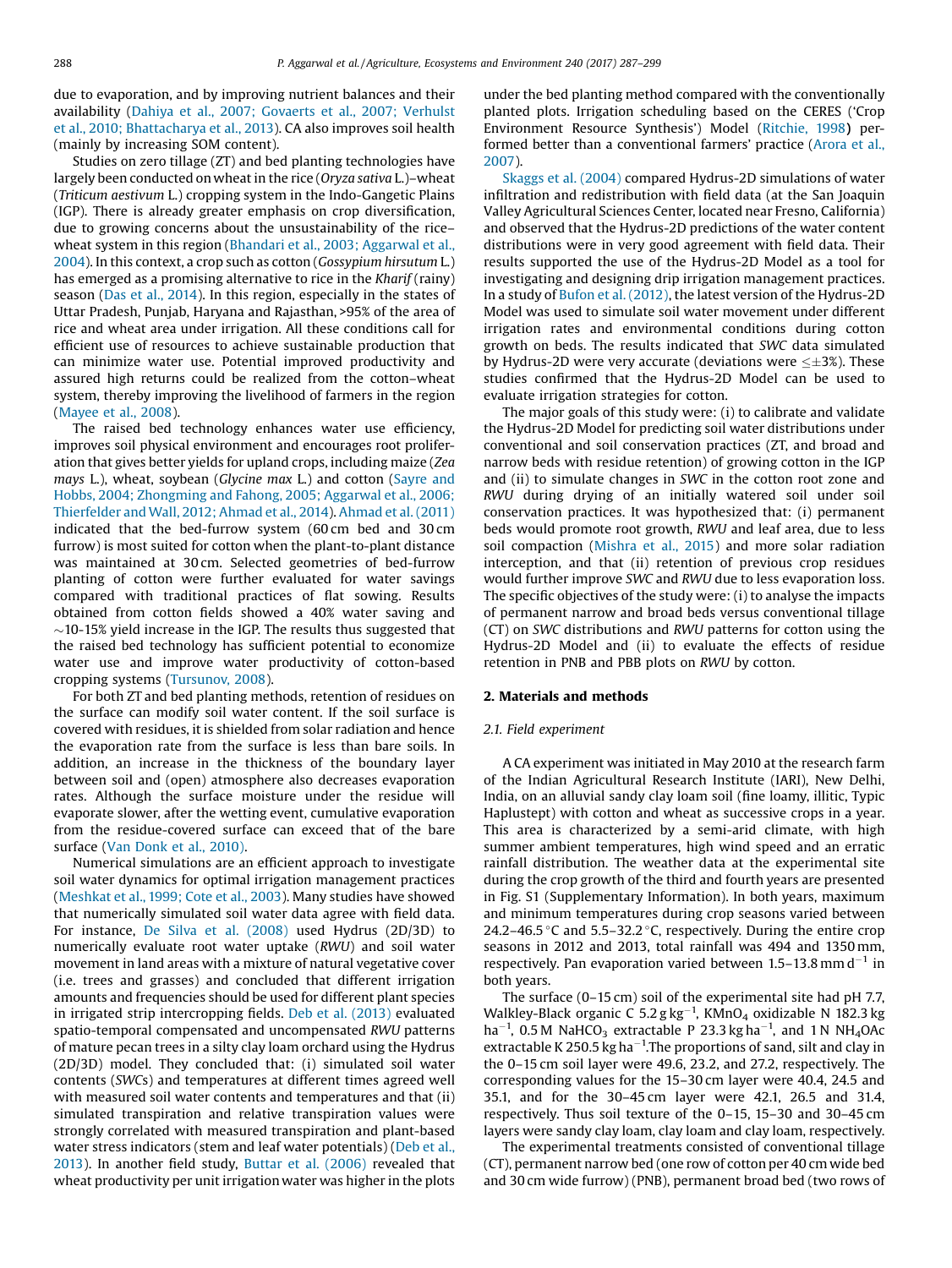<span id="page-3-0"></span>cotton per 100 cm wide bed and 40 cm wide furrow) (PBB), PBB with residue ( $PBB + R$ ), and PNB with residue ( $PNB + R$ ). These treatments were established in 2010. From 2011 onwards, two additional treatments involving zero tillage (ZT) either with  $(ZT + R)$  or without residue retention of previous crops were established. Thus, the study involved six soil conservation practices. Among these, three (ZT + R, PBB + R and PNB + R) could be considered CA practices. The experiment was laid-out in a randomized block design (size:  $10.0 \text{ m} \times 8.4 \text{ m}$ ) with three replications for each treatment. The planting design and root sampling scheme for both years under different treatments are reported in Fig. 1. After harvest, both cotton and wheat residues were taken away from the residue removal plots. However, tender cotton twigs and leaves ( $\sim$ 20% of the total cotton residues) and  $\sim$ 40% of the wheat residues were retained at the soil surface in all residue retained plots. In both CT and ZT plots with residue removal, very little cotton stalk and wheat stubble  $(\sim 10-15 \text{ cm})$ remained anchored after crop harvests. Conventional tillage involved one deep ( $\sim$ 30 cm) ploughing with a disc plough followed by two ploughings each with a disc harrow and cultivator, while no ploughing was done in the ZT treatment in any year. Fresh raisedbeds were prepared under PBB and PNB in 2010 with a bed planter, while the beds were reshaped once a year before sowing of cotton using a bed planter. Other details of the experiment are presented by Das et al. [\(2014\)](#page-13-0) and [Mishra](#page-13-0) et al. (2015).

In all years, Bt cotton (cultivar MRC-7017) was sown manually by the end of May at  $70 \times 60$  cm spacing and harvested in the second fortnight of November. A common dose of 150 kg N + 60 kg  $P_2O_5$  + 40 kg K<sub>2</sub>O ha<sup>-1</sup> was applied to cotton, of which, P and K were applied as basal along with 50% of the N. The remaining N was applied in two equal splits at 30 and 60 days after sowing (DAS) of cotton. Herbicide glyphosate was applied at 1.0 kg ha $^{-1}$  in the ZT

plots about one week before sowing of both crops. Pendimethalin was applied at 0.75 kg ha $^{-1}$  as pre-emergence at 2–3 DAS.

In addition to one pre-sowing irrigation, eight irrigations were given to all treatments. In the CT and ZT plots, irrigation was applied using a flooding method and the total applied water was more than PNB and PBB plots, where irrigation water was applied in furrows. The irrigation water depth applied to each experimental plot was usually measured four times during each irrigation period using a digital velocity meter and the wetted area of the field channel. The details of the measurement procedure are given in Das et al. [\(2014\).](#page-13-0) In 2012, total irrigation water applied (including a pre-sowing irrigation) during the entire cotton crop in the plots under CT, PNB, PNB + R, PBB, PBB + R, ZT + R and ZT in 2012 (third year) were 621, 549, 540, 527, 504, 558 and 603 mm, respectively. In 2013, the corresponding values were 1350, 1255, 1248, 1235, 1220, 1290 and 1265 mm, respectively.

#### *2.2. Selection of simulation period*

Model simulations of *RWU* patterns of cotton and *SWC* distributions in the soil profile were performed during 25– 122 days after sowing (DAS) in both years. The initial 0–25 DAS period was omitted, because root growth, presented in terms of root length density (*RLD*) and average root system diameter (important input variables of the model), was very small to make any significant contribution to total *RWU* of the season.

### *2.3. Measurement of soil hydraulic properties*

In 2012, undisturbed core samples (with a core of 5.0 cm diameter and 117.5  $cm<sup>3</sup>$  volume) were collected from all plots (in triplicate from each plot) from the 0–15, 15–30 and 30–45 cm soil



Fig. 1. Planting design and root sampling scheme for different soil conservation practices: Permanent broad bed (PBB), Permanent narrow bed (PNB), Conventional tillage (CT), and Zero tillage (ZT).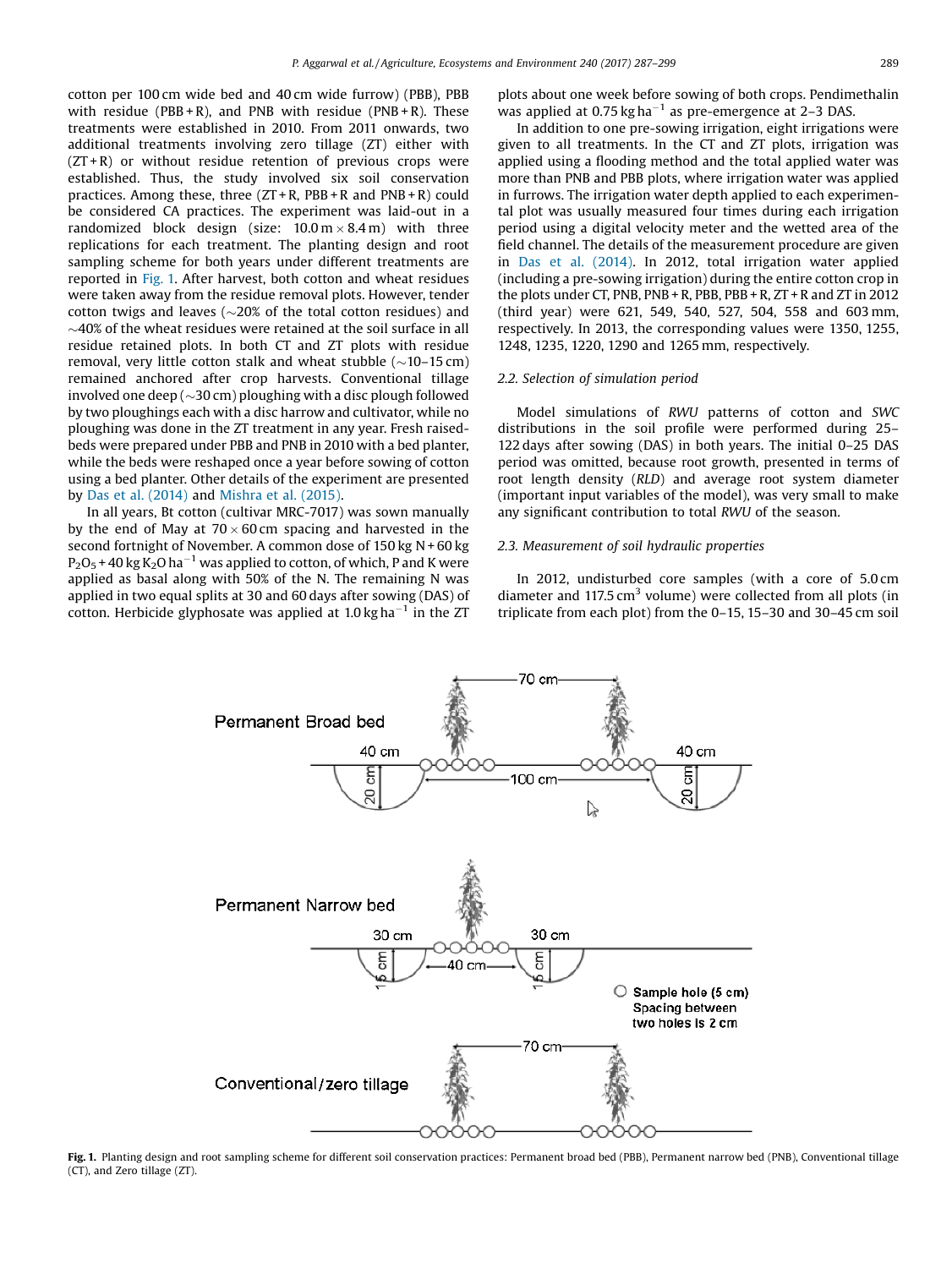<span id="page-4-0"></span>depths at 30, 60 and 90 DAS of the cotton crop for soil bulk density (BD) determination. Soil cores were used for the determination of *SWC*s at 0, 0.33, 1, 2, 5, 10 and 15 bar using a pressure plate apparatus (Klute, 1986). Soil water contents in the soil profile (0–45 cm layer) at 15 cm intervals were also measured gravimetrically on 30, 40, 45, 80,100 and 105 DAS in years 2012 and 2013. Soil texture was measured following the international pipette method (Gee and [Bauder,1986](#page-13-0)). Field-saturated hydraulic conductivity (*Ks*) was determined at 0–15, 15–30 and 30–45 cm soil layers using a Guelph Permeameter (Reynolds and Elrick, 1991; [Reynolds](#page-13-0) et al., [2002](#page-13-0)).

## *2.4. Root sampling, scanning and analysis*

At 30, 60 and 90 DAS, destructive samplings for *RLD* measurement in all plots were performed. A 5 cm diameter sampler was used to collect root samples ( $\sim$ 200 cm<sup>3</sup>) from the

0–15, 15–30, and 30–45 cm soil layers from all plots to study the vertical and horizontal distribution of roots around plants. Root samples were taken at different growth stages of the cotton crop (in the middle of the simulation period). Sampling depths were restricted to 45 cm since RLD was negligible  $(<0.05$  cm cm<sup>-3</sup>) below 45 cm depth. Root samples were taken from the centre of a row by placing the core auger, such that the centre of the core coincided with the base of the cut plant ([Aggarwal](#page-12-0) et al., 2006). Another four root samples were taken at 2 cm intervals from the left and right of the central soil core ([Fig.](#page-3-0) 1). After excavation, soil cores were sealed in polythene bags and brought to the laboratory. Roots present in the soil cores were washed and scanned, and root images were obtained using a root length scanner using Winrhizo software [\(Aggarwal](#page-12-0) et al., 2006). The horizontal locations of soil cores were between  $-2.5$  to 2.5, 4.5-9.5 and 11.5-16.5 cm, respectively, for 0–15, 15–30 and 30–45 cm soil depth layers (Fig. 2). Mapping of the *RLD* distribution, both vertically and



Fig. 2. Spatial distribution of the root length density of the cotton crop at the flowering stage under different soil conservation practices (ZT = Zero tillage; PNB = Permanent narrow bed; PBB = Permanent broad bed; CT = Conventional tillage; ZT + R = Zero Tillage + residue retention; PNB + R = Permanent narrow bed + residue retention; PBB + R = Permanent broad bed + residue retention) in 2012 (top) and 2013 (bottom). The *z* coordinates -7.5, -22.5, and -37.5 cm represent a center of 0-15, 15-30, and 30-45 cm soil sampling depths, respectively. Similarly, the *x* coordinates 0, 7, and 14 represent a center of sampling locations between -2.5 to 2.5 cm, 4.5-9.5 cm, and 11.5–16.5 cm, respectively.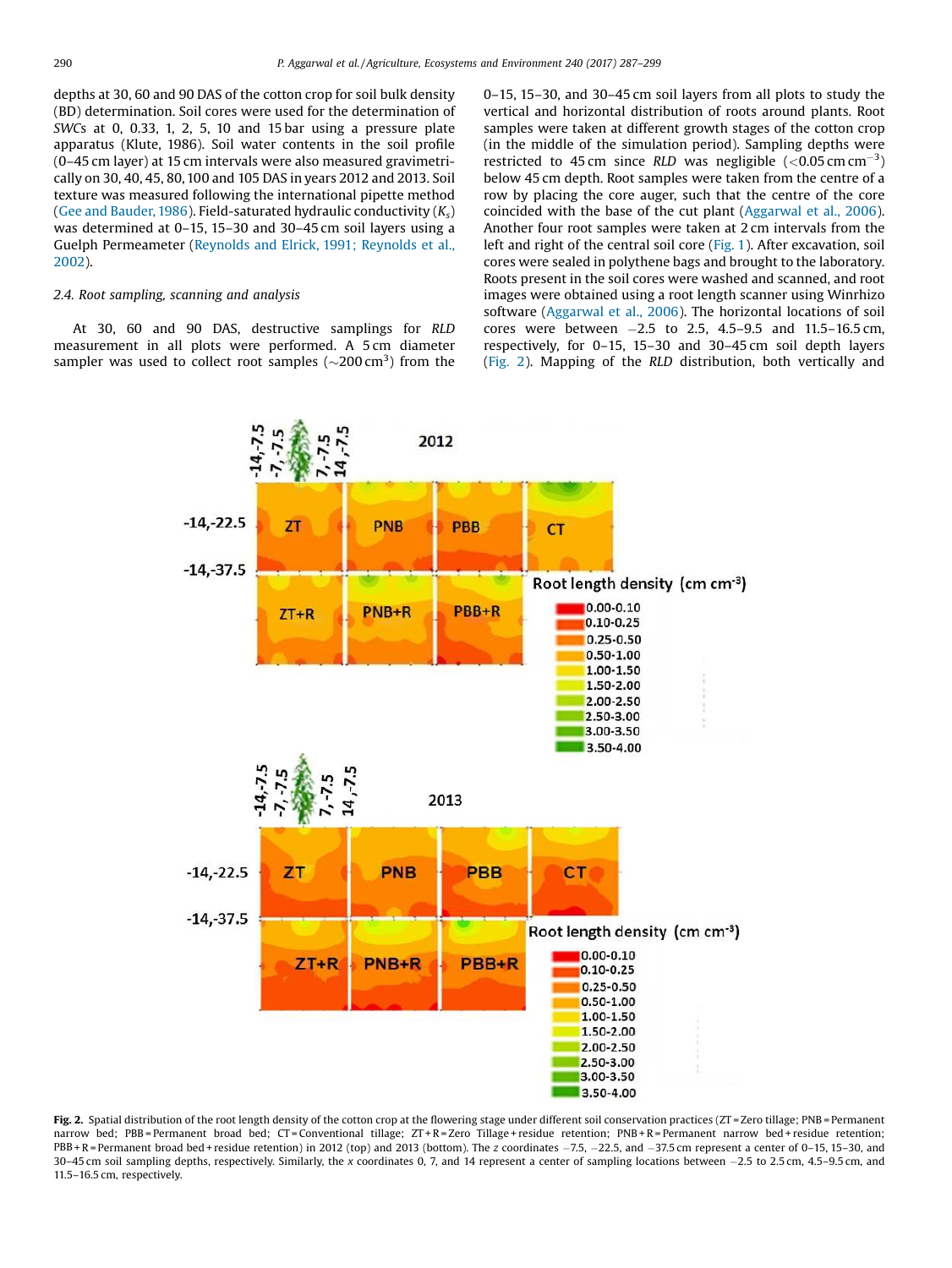<span id="page-5-0"></span>horizontally, was performed through interpolation of measured data using the inverse distance weighting method. In addition, mean root diameter of the cotton crop for different treatments was also computed.

#### *2.5. Leaf Area Index and photosynthetically active radiation (PAR)*

Leaf Area Index (m $^{2}$  m $^{-2})$  data for all treatments were recorded using 1 m<sup>2</sup> quadrate from three locations in each plot at 30, 60, 90 and 120 DAS (Das et al., [2014\)](#page-13-0) in 2012. A Point Quantum Sensor (Apogee; Model MQ-200) was used to measure incident and intercepted photo synthetically active radiation (*PAR*) by cotton canopy. *PAR* measurements ( $\mu$ mol m $^{-2}$  s $^{-1}$ ) were taken above the canopy with the sensor facing the sky to account for received incident radiation (*Io*') and with the sensor facing the canopy to account for reflected radiation from the canopy  $(I_r)$ . The actual incident radiation (*Io*) is the difference between *Io*' and *I<sup>r</sup>* . Measurements were also taken below the canopy, keeping the sensor just above the soil, but across the rows with the sensor facing upwards, for the transmitted radiation (*I<sup>t</sup>* ') through the canopy and for the emitted and/or reflected radiation from the soil (*Ie*). Thus, actual transmitted radiation (*It*) is the difference between *It* ' and *I<sup>e</sup>* . Three sets of measurements were recorded in each plot and averaged. The above measurements were taken on 30, 60, 90 and 120 DAS on clear days between 1100 and 1200 h IST, when disturbances due to leaf shading and solar angle were at their minimum. These measurements were used to derive fraction intercepted *PAR* (*fIPAR*):

$$
fIPar = \frac{I_o - I_t}{I_o} \tag{1}
$$

The canopy *fIPAR* and *LAI* were related using following equation ([Monsi](#page-13-0) and Saeki, 1953):

$$
fIPar = 1 - \exp(-\kappa \cdot LAI) \tag{2}
$$

where  $\kappa$  is the canopy radiation extinction coefficient and *LAI* is the Leaf Area Index ([Robertson](#page-13-0) et al., 2001). The  $\kappa$  was determined on 30, 60, 90 and 120 DAS from the measured values of *fIPAR* and *LAI* for each treatment. Values for *fIPAR* and *LAI* for each day after the start of simulation were interpolated between actual measurements by linear interpolation throughout the simulation period. The computed  $\kappa$  values were used for measurement of potential transpiration rates (*Trp*).

#### *2.6. Weather parameters and transpiration rate*

Daily weather data (maximum and minimum temperatures, rainfall and pan evaporation) were recorded from the meteorological observatory adjacent to the experimental site. Transpiration rate  $T_r(t)$  at a given time *t* is related to mean transpiration rate *Trmean* using the following equations ([Fayer,](#page-13-0) 2000):

$$
T(t) = 0.24T_{mean} \t t < 0.264d, t > 0.736d \t (3a)
$$
  

$$
T(t) = 2.75T_{mean} \sin \left[ \frac{2\pi t}{1 \text{day}} - \frac{\pi}{2} \right] t \in (0.264d, 0.736d) \t (3b) \t (3)
$$

Hence, the maximum transpiration rate  $T_{\rm rmax}$  (which occurs when  $\theta = \pi/2$ ) is equal to 2.75T<sub>rmean</sub>

$$
or Trmean = Trmax/2.75
$$
 (4)

The maximum transpiration rate  $(T_{\text{max}})$  was measured in the field using a porometer at  $\sim$ 1200 (because the peak transpiration rate occurs during this period) ([Wang](#page-13-0) et al., 2007) on 45, 75 and 105 DAS.

#### *2.7. Hydrus-2D model and its calibration*

#### *2.7.1. The Hydrus-2D model*

The Hydrus-2D (Šimůnek et al., [2008](#page-13-0)) model is a Microsoft Windows based software package for simulating temporal variations in soil water content distributions and *RWU*. Hydrus-2D is a finite element model that numerically solves the Richards equation for saturated and unsaturated water flow. Root water uptake is included as a sink term that can be computed using the Feddes *RWU* Model ([Feddes](#page-13-0) et al., 1978). Details about the model can be obtained from the Hydrus-2D technical manual (Šimůnek et al., [2011](#page-13-0)). Calibration of the Model was performed using data from 2012, whereas validation and simulation of different components of soil water balance were done for both years. Details of steps of calibration of the model along with the various input parameters required are discussed below.

#### *2.7.2. Domain geometries and its discretization*

Geometries characterizing the soil transport domain for different CA practices used in Hydrus-2D modelling are shown in Fig. S2 (Supplementary Information). A default value (2.2 cm) of the targeted finite element size, as suggested in the Hydrus-2D Model, was used for the spatial discretization and mesh generation (Supplementary Information, Fig. S3). Three observation points were inserted at (0, 7.5) (0, 22.5) and (0, 37.5) in the transport domain for the model to report continuous changes in *SWC*s with time. Calculated water contents at these three observation points were compared with experimentally measured water contents (that were measured near the base of the plant) in the 0–15, 15–30 and 30–45 cm soil layers, respectively.

#### *2.7.3. Soil hydraulic properties*

In the present study, the van Genuchten-Mualem model ([Van](#page-13-0) [Genuchten,](#page-13-0) 1980) was used to represent the water retention curve  $[S_e(\Psi)]$  and the unsaturated hydraulic conductivity function [K]  $(\theta)$ :

$$
S_e = \frac{\theta - \theta_r}{\theta_s - \theta_r} \tag{5}
$$

$$
S_e = \left[\frac{1}{1 + (\alpha \psi)^n}\right]^m \tag{6}
$$

$$
K(\theta) = K_{s} S_{e}^{l} \left[ 1 - \left( 1 - S_{e}^{1/m} \right)^{m} \right]^{2}
$$
 (7)

where,  $S_e$  is the effective soil water content,  $\theta_s$  and  $\theta_r$  are the saturated and residual water contents, respectively, *K<sup>s</sup>* is saturated soil hydraulic conductivity,  $\alpha$  is an inverse of the air-entry suction value (or bubbling pressure), *n* is a pore-size distribution index, *l* is a pore-connectivity parameter assumed as 0.5, and *m* is another parameter related to the pore size distribution and is equal to 1-1/ *n*. All the input parameters  $K_s$ ,  $\theta_n$ ,  $\theta_s$ ,  $\alpha$  and *n* were obtained experimentally.

A. Field saturated hydraulic conductivity  $(K_s)$ : It was measured in the field using a Guelph Permeameter.

**B. Residual soil water content (** $\theta_r$ **):** The soil water content at permanent wilting point was taken as the  $\theta_r$ 

**C. Saturated soil water content (** $\theta_s$ **):** The  $\theta_s$  was taken as the porosity of soil, which was calculated from the bulk density, assuming the particle density 2.65 Mg  $m^{-3}$ .

**D. Parameters**  $m$ **,**  $n$ **, and**  $\alpha$ **:** We determined soil water contents at 7 different water potentials and drew the soil water retention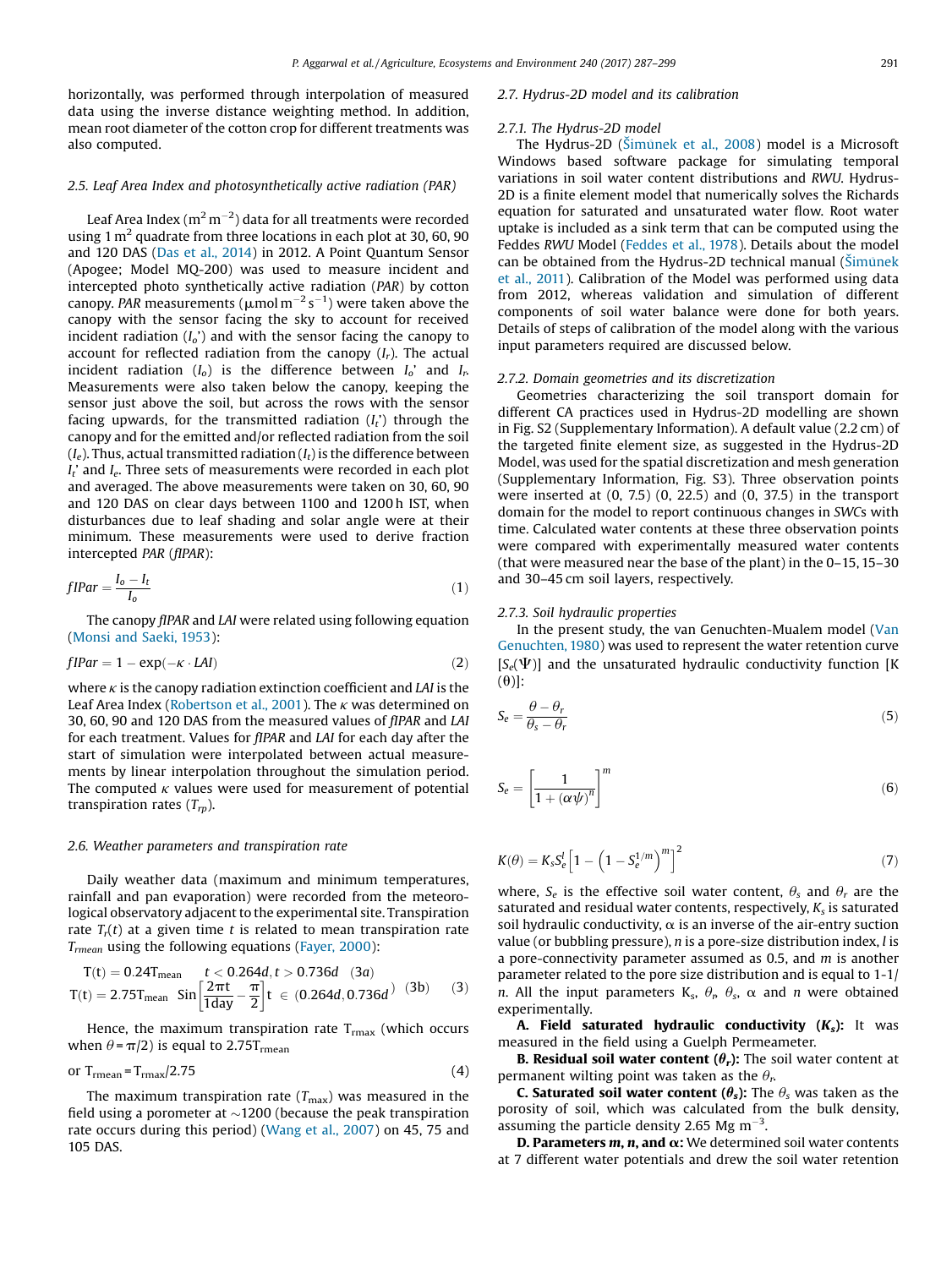$(\psi-\theta)$  curve. Then  $\theta_p$  was determined using the following equation:

$$
\theta_p = \frac{\theta_s + \theta_r}{2} \tag{8}
$$

where  $\theta_s$  and  $\theta_r$  were saturated and residual water contents, respectively. Then the values of  $\psi_p$  were read ( $\psi_p$  was the value of soil water potential for the given value of  $\theta_p$ , read from the  $\psi$ - $\theta$ curve). Then *S<sup>p</sup>* (slope of the curve around point P with coordinates  $(\theta_p, \psi_p)$ ) values were calculated using the following equations:

$$
\frac{d\theta}{d(logh)} = (\ln 10)h \frac{d\theta}{dh}
$$
\n(9)

$$
Sp = \frac{1}{(\theta s - \theta r)d(\log h)}
$$
\n(10)

After computing *Sp*, *m* was calculated using following equations according to Van [Genuchten](#page-13-0) (1980):

$$
m = 1 - \exp(-0.8S_p) \qquad (0 < S_p \le 1) \tag{11}
$$

$$
m = 1 - \frac{0.5755}{S_p} + \frac{0.1}{S_p^2} + \frac{0.025}{S_p^3} \qquad (S_p > 1)
$$
 (12)

*n* was computed from *m* using the relation (Van [Genuchten,](#page-13-0) [1980](#page-13-0)):

$$
n = \frac{1}{1 - m} \tag{13}
$$

The  $\alpha$  parameter (i.e. the inverse of the air-entry suction, bubbling pressure), was computed from  $\psi_p$  and *m* using the following equation:

$$
\alpha = \frac{1}{\psi_p} \left( 2^{1/m} - 1 \right)^{1-m} \tag{14}
$$

*2.7.4. Root water uptake (RWU) model*

Root water uptake (*RWU*), a sink term in the Richards equation, was computed from the equation given below (Feddes et [al.,1978\)](#page-13-0):

$$
S(\psi, x, z) = \alpha(\psi, x, z)S_p(x, z) = \alpha(p, x, z)b(x, z)T_pL_t
$$
\n(15)

where the water stress response function  $\alpha(\Psi, x, z)$  is a dimensionless function of the soil water pressure head ( $\Psi$ );  $S_p$  $(x, z)$  is potential root water uptake  $(cm<sup>3</sup> cm<sup>-3</sup>d<sup>-1</sup>)$ ;  $b(x,z)$  is the normalized root water uptake distribution (cm<sup>-2</sup>);  $T_{rp}$  is the potential transpiration rate (cm  $\mathsf{d}^{-1}$ ); and  $L_t$  (cm) is the width of the soil surface associated with transpiration (Deb et al., [2013](#page-13-0)).

According to [Feddes](#page-13-0) et al. (1978),  $\alpha$  varied between 0 and 1, depending on soil water pressure head  $\Psi$ . It was assumed to be 0 at the soil water pressure head from saturation to  $-50 \text{ cm}$  ( $P_0$  = a value of the pressure head below which roots start to extract water from the soil) and then increased linearly between pressure heads of 50 to 200 cm. Optimal *RWU* was between pressure heads of  $-200$  and  $-2000$  cm ( $P_{opt}$  = a value of the pressure head below which roots extract water at the maximum possible potential transpiration rate).  $P_{2H}$  is the limiting pressure head, below which roots can no longer extract water at the maximum rate (assuming a potential transpiration rate of *Tp*2*H*) and *P*2*L* is same as *P*2*H*, but for potential transpiration rate of  $T_{p2L}$ .  $T_{p2H}$  and  $T_{p2L}$  are the maximum and minimum daily potential transpiration rates corresponding to the pressure heads of *P*2*H* and *P*2*L* . *RWU* then linearly decreases until it becomes zero at the wilting point,  $P_3$ . The above values of the water stress response function, namely *P*0, *Popt*, *P*2*H*, *P*2*L* and *P*<sup>3</sup> for the cotton crop were taken from the HYDRUS internal database.

The two-dimensional function  $b(x,z)$  describing the spatial distribution of potential *RWU* over the root zone was obtained by normalizing the measured root length density data. Normalizing *b* (*x*,*z*) ensures that the function integrates to unity over the flow domain. It is given by the following equation [\(Vrugt](#page-13-0) et al., 2001):

$$
b(x,z) = \left(1 - \frac{x}{X_m}\right)\left(1 - \frac{z}{Z_m}\right) \exp\left(\frac{p_x(x - x^*)}{X_m} + \frac{p_z(z - z^*)}{Z_m}\right) \tag{16}
$$

where  $Z_m$  and  $X_m$  are the maximum rooting depth and the maximum width of the root zone, respectively, and *p<sup>x</sup>* , *p<sup>z</sup>* , *x*\* and *z*\* are empirical parameters. These parameters were included to provide for zero *RWU* at  $z = Z_m$  and  $x = X_m$  and also to allow for a maximum *RWU* rate at a depth  $Z_0$  ( $0 < Z_0 < Z_m$ ) and width  $X_0$  $(0 < X_0 < X_m)$ . Parameters  $p_z$  and  $p_x$  were set to unity for values of  $z \geq z^*$  and  $x \geq x^*$ , whereas these were fitted values for  $z \leq z^*$  and  $x < x^*$ .

The following inputs were required for determination of *b*(*x*,*z*): the maximum rooting depth (a depth down to which *RLD* was  $>$  0.25 cm cm $^{-3}$ ), the depth of maximum root water uptake (a depth down to which  $RLD$  was  $>1.0$  cm cm<sup>-3</sup>), the maximum horizontal root spread (a horizontal distance on either side of the base of the cotton plant up to which *RLD* was  $>0.25$  cm cm<sup>-3</sup>) and the horizontal maximum root water uptake zone (mean root diameter of tap root in cm). By choosing a tap root/primary root diameter as the horizontal extent of maximum root water uptake, simulations of *RWU* from the soil profile became symmetrical in shape, whereas other choices of computing this parameter gave unsymmetrical water uptake around the plant. Computation of *Trp* is given in the next section. The width of the soil surface associated with transpiration  $(L_t, cm)$  was obtained by measuring the width of the canopy cover of 8 plants in each treatment.

## *2.7.5. Time-variable atmospheric boundary conditions*

The Hydrus-2D Model requires daily rainfall, daily potential soil evaporation  $(E_p)$  and  $T_{rp}$  as inputs for defining the upper atmospheric boundary conditions. All weather parameters required for computation of daily reference evapo-transpiration  $(ET<sub>0</sub>)$ , including daily precipitation, maximum and minimum temperature, maximum and minimum relative humidity and pan evaporation rates, were recorded by the meteorological observatory located  $\sim$ 1.0 km from the experimental plots. For computing both these components,  $ET_0$  was calculated using the FAO-56 Penman-Monteith equation ([Allen](#page-12-0) et al., 1998) based on the weather data. The calculated  $ET_0$  was multiplied by a crop coefficient  $(K_c)$  to estimate the evapo-transpiration of the cotton crop under standard well-watered, fertilized and disease-free conditions (*ETc*).

For partitioning  $ET_c$  into  $E_p$  and  $T_{rp}$ , the following formula ([Ritchie,](#page-13-0) 1972) was used:

$$
E_p = ET_c \exp(-\kappa \cdot LAI) \tag{17}
$$

where  $\kappa$  is the constant related to radiation extinction by canopy cover and was computed from *fIPAR* and *LAI* data using Eq. [\(2\).](#page-5-0)

#### *2.7.6. Initial condition*

The initial *SWC* of the profile for each simulation period was set as the *SWC* of the profile measured at the beginning of each simulation.

#### *2.7.7. Boundary condition*

The upper boundary of the soil domain was set at the atmospheric boundary and the lower boundary was set as the free drainage boundary. The vertical sides of the domain had no flux boundaries.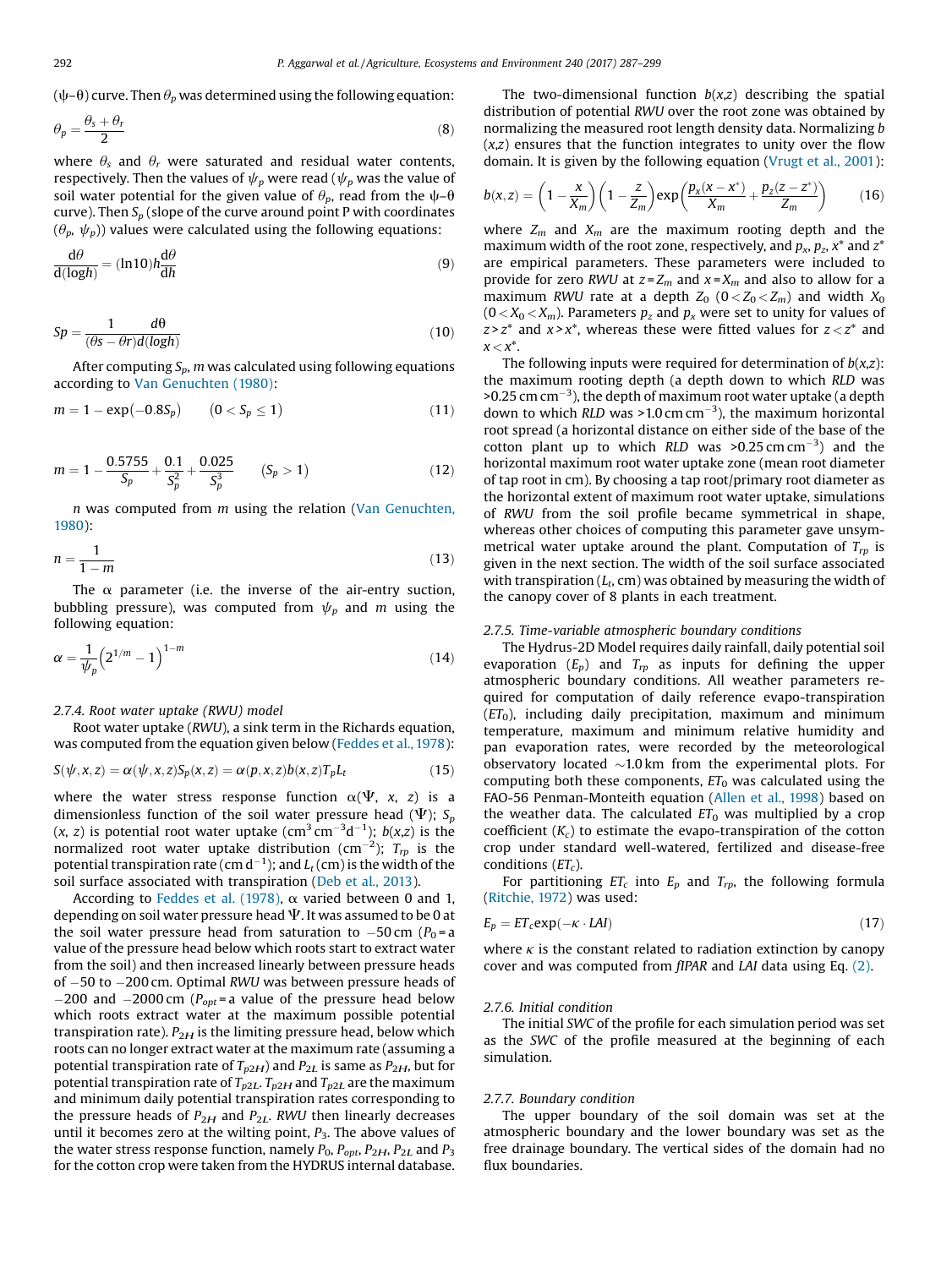<span id="page-7-0"></span>*2.7.8. Validation of the model and simulation of root water uptake*

For evaluating the accuracy of the output of the model, predicted values of *SWC* from observation nodes at  $(0,-7.5)$ ,  $(0,-22.5)$  and  $(0,-37.5)$  were compared with measured values of *SWC* of 0–15, 15–30 and 30–45 cm soil layers measured near the plants on 30, 40, 45, 80, 100 and 105 DAS in 2012 and 2013. The performance of the model was checked by computing the coefficient of determination (*r* 2 ) and the root mean squared error (*RMSE*) ([Skaggs](#page-13-0) et al., 2004). The *r* 2 values describe the proportion of the total variance explained by the model. It varies between 0 (no correlation) and 1 (perfect correlation). The root mean squared error (*RMSE*) informs about the actual size of the errors and was calculated as:

RMSE = 
$$
\left[\frac{1}{N}\sum_{i=1}^{N} (P_i - Q_i)^2\right]^{0.5}
$$
 (18)

where  $P_i$  is the  $i^{\text{th}}$  predicted value,  $O_i$  is the  $i^{\text{th}}$  observed value, and  $N$ is the total number of observations. *RMSE* has the same units as *O* and *P*. The regression analysis, in the context of the sensitivity analysis, involves fitting a linear regression to the model output and, therefore, the standardized regression coefficients can be used as the direct measure of sensitivity ([Saltelli](#page-13-0) et al., 2000). *RWU* of the 0–45 cm of soil profile on various days was simulated by inserting all the needed inputs in both years. The average relative error (*AVE*) was also calculated using the following equation [\(Zhou](#page-13-0) et al., [2007a,b\)](#page-13-0):

$$
AVE = \left[\frac{1}{N}\sum_{i=1}^{N} (P_i - O_i)\right] \frac{100}{O_i}
$$
 (19)

#### *2.8. Statistical analysis*

We analysed soil properties using Analysis of Variance (ANOVA) for a randomized block design. The Tukey's honestly significant difference test was used as a *post hoc* mean separation test (*P* < 0.05) using SAS 9.1 (SAS Institute, Cary, North Carolina, USA). The Tukey's procedure was used where the ANOVA was significant.

### 3. Results and discussion

#### *3.1. Hydraulic parameters used for the model*

The measured values of  $\theta_{\rm r}$ ,  $\theta_{\rm s}$ , and *K*<sub>*s*</sub> (in 2012) and computed values of the shape parameters  $(\alpha, m$  and  $n)$  of the soil water characteristics curve for all treatments are presented in Table S1 (Supplementary Information). Results indicated that  $\theta_r$  did not show significant variations among treatments. However,  $\theta_s$  of the 0–15 cm layer was highest in the PNB + R treated plots  $(0.44 \text{ cm}^3)$  $\text{cm}^{-3}$ ) and lowest in the ZT plots (0.37  $\text{cm}^3 \text{cm}^{-3}$ ). All soil

conservation practices had no impacts on  $\theta_s$  in the 15-30 and 30–45 cm soil depth layers (Table S1; Supplementary Information). The *K<sup>s</sup>* values of the 0–15 cm soil layer were higher in the plots with raised bed planting, in the PBB  $(144 \text{ mm d}^{-1})$  and PNB  $(188 \text{ mm})$  $(d^{-1})$  plots, than in the CT (102 mm  $d^{-1}$ ) and ZT (59 mm  $d^{-1}$ ) plots. Retention of crop residues in both bed planting systems increased  $K_s$  by 100% compared with CT.  $K_s$  values of the 15–30 and 30–45 cm soil depth layers did not vary much among treatments and were  $<$ 100 mm d<sup>-1</sup>.

*Ks* is highly dependent upon soil BD, porosity and the size, continuity and arrangement of pores. A higher estimated value of *Ks* in the CT plots compared with the ZT plots reflected higher porosity, since soil BDs of the 0–30 cm soil layer were lower in CT plots. Higher *K<sup>s</sup>* values in the PNB and PBB plots compared with the CT plots were probably due to less settling of soils in the bed surface, as irrigation water was not applied directly to the beds. Flooding in the plots under CT probably caused more settlement of the loose surface soils, leading to lowering of *K<sup>s</sup>* . In contrast, lateral slower movement of water from furrows to beds under PBB and PNB plots caused higher *K<sup>s</sup>* . With retention of residues under both PNB and PBB plots, *K<sup>s</sup>* values in the 0–15 and 15–30 cm soil depth layers increased further.

#### *3.2. Measured parameters of the spatial root distribution*

Only the vertical depth of 45 cm and the horizontal distance of 16.5 cm on either side of a cotton plant were used for root sampling, as preliminary studies indicated that this was the zone that contained >95% of cotton roots at 90 DAS (flowering and bolling stage). [Rogers](#page-13-0) and Prior (1992) and Zhao et al. [\(2010\)](#page-13-0) reported similar results (the maximum root length density of cotton roots within a 45 cm layer) related to the root length density (*RLD*) distribution with soil depth for the growth stages of cotton.

Maps showing the vertical and horizontal distribution of the *RLD* were prepared using Arc GIS 9.3 [\(Fig.](#page-4-0) 2). Maps clearly showed that residue retention improved root parameters in the ZT, PNB and PBB plots. In the CT and bed planted plots (with or without residue),  $\sim$  65–70% of roots resided within the 0–15 cm soil layer and  $\sim$ 18-25% resided within the 15–30 cm layer. In the ZT and ZT + R plots, the 0–15 and 15–30 cm soil layers contained  $\sim$  50 and 30% of total roots, respectively. The mean *RLD* of the surface 0–15 cm soil layer was highest under CT  $(2.20 \text{ cm cm}^{-3})$  and decreased by 41, 57 and 61% in the PNB, PBB and ZT plots, respectively. Addition of crop residues resulted in decreased *RLD* (compared to CT plots) by 16, 40 and 60%, respectively. Thus, PNB + R, PBB + R and ZT + R plots had 43, 39 and 27% higher *RLD* than PNB (1.28 cm cm<sup>-3</sup>), PBB (0.94 cm cm<sup>-3</sup>) and ZT (0.69 cm  $cm^{-3}$ ) plots, respectively.

More root growth in the CT plots than in the PNB and PBB plots was probably due to more water application by the flooding

Table 1

Measured average Leaf Area Indexes (LAI) of cotton (m<sup>2</sup>m<sup>-2</sup>), fractional intercepted radiation (fIPAR), and radiation extinction coefficient (*k*) during the simulation period (2012).

| Treatments*             | LAI $(m^2m^{-2}$ of soil) |                    |                    |                    | fIPAR     |           |                   |           | Radiation extinction coefficient $\kappa$ |           |                    |                   |
|-------------------------|---------------------------|--------------------|--------------------|--------------------|-----------|-----------|-------------------|-----------|-------------------------------------------|-----------|--------------------|-------------------|
|                         | 30                        | 60                 | 90                 | 120                | 30        | 60        | 90                | 120       | 30                                        | 60        | 90                 | 120               |
| DAS = Days after sowing |                           |                    |                    |                    |           |           |                   |           |                                           |           |                    |                   |
| CT                      | 0.17 <sup>b</sup>         | 0.45 <sup>b</sup>  | 1.96 <sup>c</sup>  | 2.76 <sup>c</sup>  | 0.17      | 0.28      | 0.64 <sup>b</sup> | 0.79      | 1.13 <sup>a</sup>                         | 0.73      | 0.52 <sup>a</sup>  | 0.56 <sup>a</sup> |
| <b>PNB</b>              | 0.17 <sup>b</sup>         | 0.44 <sup>b</sup>  | 2.78 <sup>b</sup>  | 3.39 <sup>b</sup>  | 0.17      | 0.27      | 0.77 <sup>a</sup> | 0.85      | 1.07 <sup>ab</sup>                        | 0.71      | 0.53 <sup>a</sup>  | $0.55^{\rm a}$    |
| $PNB + R$               | 0.19 <sup>ab</sup>        | 0.47 <sup>ab</sup> | 3.01 <sup>a</sup>  | 3.46 <sup>ab</sup> | 0.18      | 0.27      | 0.77 <sup>a</sup> | 0.85      | 1.03 <sup>b</sup>                         | 0.68      | 0.49 <sup>ab</sup> | $0.54^{ab}$       |
| PBB                     | 0.17 <sup>b</sup>         | $0.44^{b}$         | 2.92 <sup>ab</sup> | $3.56^{ab}$        | 0.17      | 0.27      | 0.77 <sup>a</sup> | 0.84      | $1.10^{ab}$                               | 0.71      | 0.50 <sup>ab</sup> | $0.52^{ab}$       |
| $PBB + R$               | 0.20 <sup>a</sup>         | 0.49 <sup>a</sup>  | 3.08 <sup>a</sup>  | 3.72 <sup>a</sup>  | 0.18      | 0.27      | 0.76 <sup>a</sup> | 0.84      | 1.01 <sup>b</sup>                         | 0.65      | 0.46 <sup>b</sup>  | 0.50 <sup>b</sup> |
| ZT                      | 0.18 <sup>b</sup>         | $0.43^{b}$         | $2.87^{ab}$        | $3.40^{ab}$        | 0.18      | 0.26      | 0.73 <sup>a</sup> | 0.83      | $1.10^{ab}$                               | 0.69      | $0.45^{\rm b}$     | $0.52^{ab}$       |
| $ZT + R$                | 0.18 <sup>b</sup>         | 0.45 <sup>b</sup>  | 3.15 <sup>a</sup>  | 3.42 <sup>ab</sup> | $0.18$ ns | $0.26$ ns | 0.78 <sup>a</sup> | $0.84$ ns | 1.07 <sup>ab</sup>                        | $0.67$ ns | 0.48 <sup>ab</sup> | $0.54^{ab}$       |

Values within a column with similar lowercase letters in superscripts are not significant at  $P < 0.05$  according to the Tukey's HSD test.

CT = Conventional tillage; PNB = Permanent narrow bed; PNB + R = Permanent narrow bed + residue retention; PBB = Permanent broad bed; PBB + R = Permanent broad bed + residue retention; ZT = Zero tillage; ZT + R = Zero tillage + residue retention.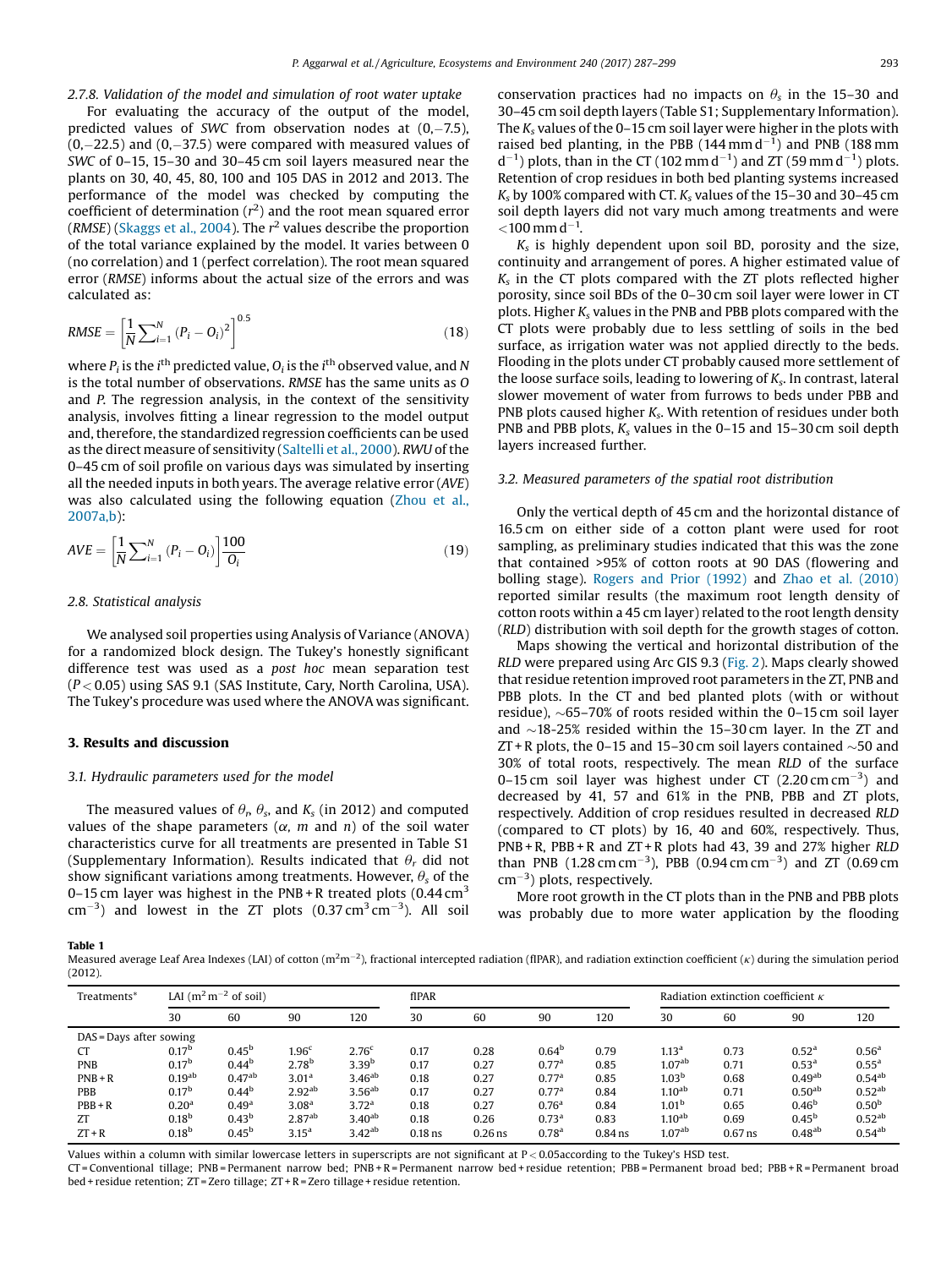<span id="page-8-0"></span>

Fig. 3. Time-variable atmospheric boundary conditions for simulations of root water uptake and actual transpiration rate for different soil conservation practices (ZT = Zero tillage; PNB = Permanent narrow bed; PBB = Permanent broad bed; CT = Conventional tillage; ZT + R = Zero tillage + residue retention; PNB + R = Permanent narrow bed + residue retention; PBB + R = Permanent broad bed + residue retention). PE = Potential evaporation; PT = Potential transpiration; Irr = Irrigation; DAS = Days after sowing.



Fig. 4. Predicted soil water contents (SWCs) and measured SWCs at different soil depths under different soil conservation practices (ZT = Zero tillage; PNB = Permanent narrow bed; PBB = Permanent broad bed; CT = Conventional tillage; ZT + R = Zero Tillage + residue retention; PNB + R = Permanent narrow bed + residue retention; PBB + R = Permanent broad bed + residue retention; DAS = Days after sowing).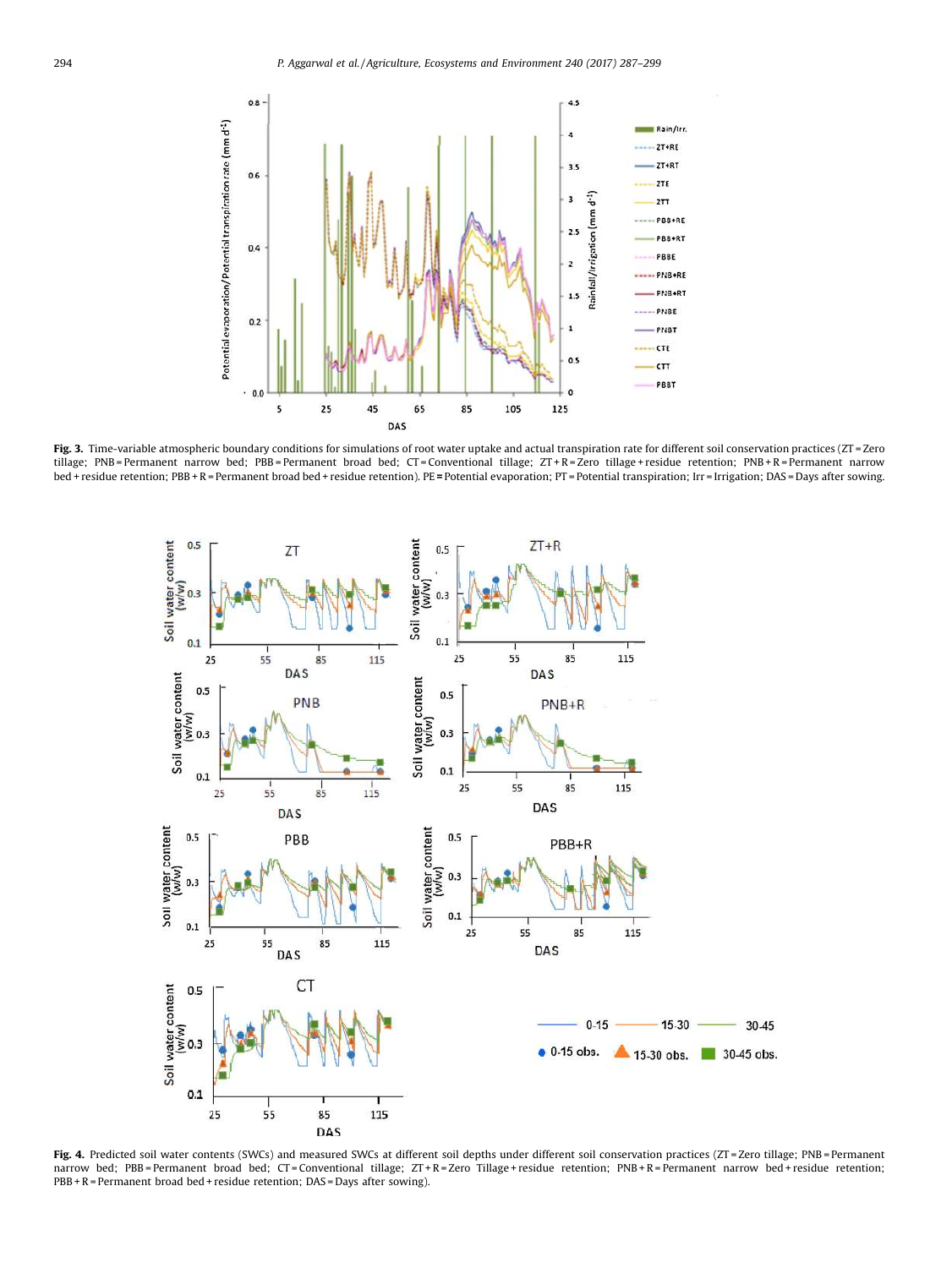<span id="page-9-0"></span>irrigation method in the CT plots than the furrow application of irrigation water in the PNB and PBB plots. Despite more water being applied (through flooding), the root growth in ZT plots was less compared with PNB and PBB plots, due to more surface sealing (which is the zone of maximum root growth) in the former treatment (ZT). Residue retention in soil surface improved *RLD* due decreased BD, along with an improvement in the *SWC*, the latter phenomenon occurred due to lower evaporation losses.

These maps were then used to determine root distribution parameters, such as the maximum rooting depth (a depth with *RLD >*0.25 cm cm<sup>3</sup> ), the depth of the maximum *RLD* (a depth with *RLD*  $>$ 1.00 cm cm<sup>-3</sup>), the maximum rooting radius (a horizontal distance on either side of the root base up to which *RLD* was  $>$ 0.25 cm cm<sup>-3</sup>) and the radius of the maximum root intensity (mean root diameter of the primary plant root) for computing *b*(*x*, *z*) as described earlier ([Vrugt](#page-13-0) et al., 2001). Among different treatments, the depth of the maximum *RLD* was least in the ZT (19.0 cm) and most in the CT (27.7 cm) plots. Compared with the CA plots (PBB + R, PNB + R and  $ZT + R$ ), plots without crop residue retention (PBB, PNB and ZT) had shallower maximum *RLD* depths and thicker primary roots. Parameters *p<sup>x</sup>* and *p<sup>z</sup>* for computing *b*(*x*, *z*) were chosen, such that *RWU* around the centre of the tap root became symmetrical.

#### *3.3. Leaf Area Index*

All soil conservation practices had a similar leaf area per unit area (m $^{-2}$ ) and these values were significantly higher than those for the CT plots [\(Table](#page-7-0) 1). A higher Leaf Area Index (*LAI*) in the soil conservation practices than in the CT plots could be due to the compounded effects of many factors, such as an additional nutrient supply, decreased competition for resources due to a lower weed density, improved soil physical properties and water regimes, better radiation interception, water extraction, aeration and less evaporation in the soil conservation practices compared with the CT plots (Unger et al., 1998; [Bhattacharya](#page-13-0) et al., 2012, 2013; Das et al., [2014\)](#page-13-0). Soil structure affects crop yield through a complex of root-based mechanisms, that in turn affect above-ground biomass ([Passioura,](#page-13-0) 2002). Continuous ZT with residue removal often lead to poorer soil structural quality (more compact) and lower crop yields [\(Lotfollah](#page-13-0) et al., 2014). Similar trends were also observed in this study as well (Das et al., [2014](#page-13-0)).

### *3.4. Fractional intercepted photo-synthetically active radiation (fIPAR) and radiation extinction coefficient*  $(k)$

Fractions of incident *PAR* intercepted by a cotton plant canopy (*fIPAR* values) computed at 90 DAS were similar in the PNB, PBB and ZT plots (0.81-0.82) and 30% higher than in the CT plots [\(Table](#page-7-0) 1). With residue retention in the PNB and PBB plots, the magnitude of *fIPAR* increased by 7%. At 120 DAS, *fIPAR* was also least in the CT plots (0.84) and it increased by 12% in the PNB and PBB plots, and by 8% in the ZT plots. However, residue retention at this stage of the cotton growth did not significantly improve *fIPAR* compared to the residue removal plots. There was an increase in the magnitude of  $\kappa$ as crop growth progressed from 90 to 120 DAS. The results were similar to those reported b[yMilroy](#page-13-0) et al. (2001). Both at 90 and 120 DAS,  $\kappa$  values were higher in the PBB + R and PNB + R plots than in



Fig. 5. Comparison of observed and simulated soil water contents (SWCs) under different soil conservation practices (*RMSE* = Root mean square error).



Fig. 6. Comparison of observed and simulated actual transpiration (mm  $d^{-1}$ ) during the cotton growth in 2012 and 2013 (*RMSE* = Root mean square error; *AVE* = Average relative error).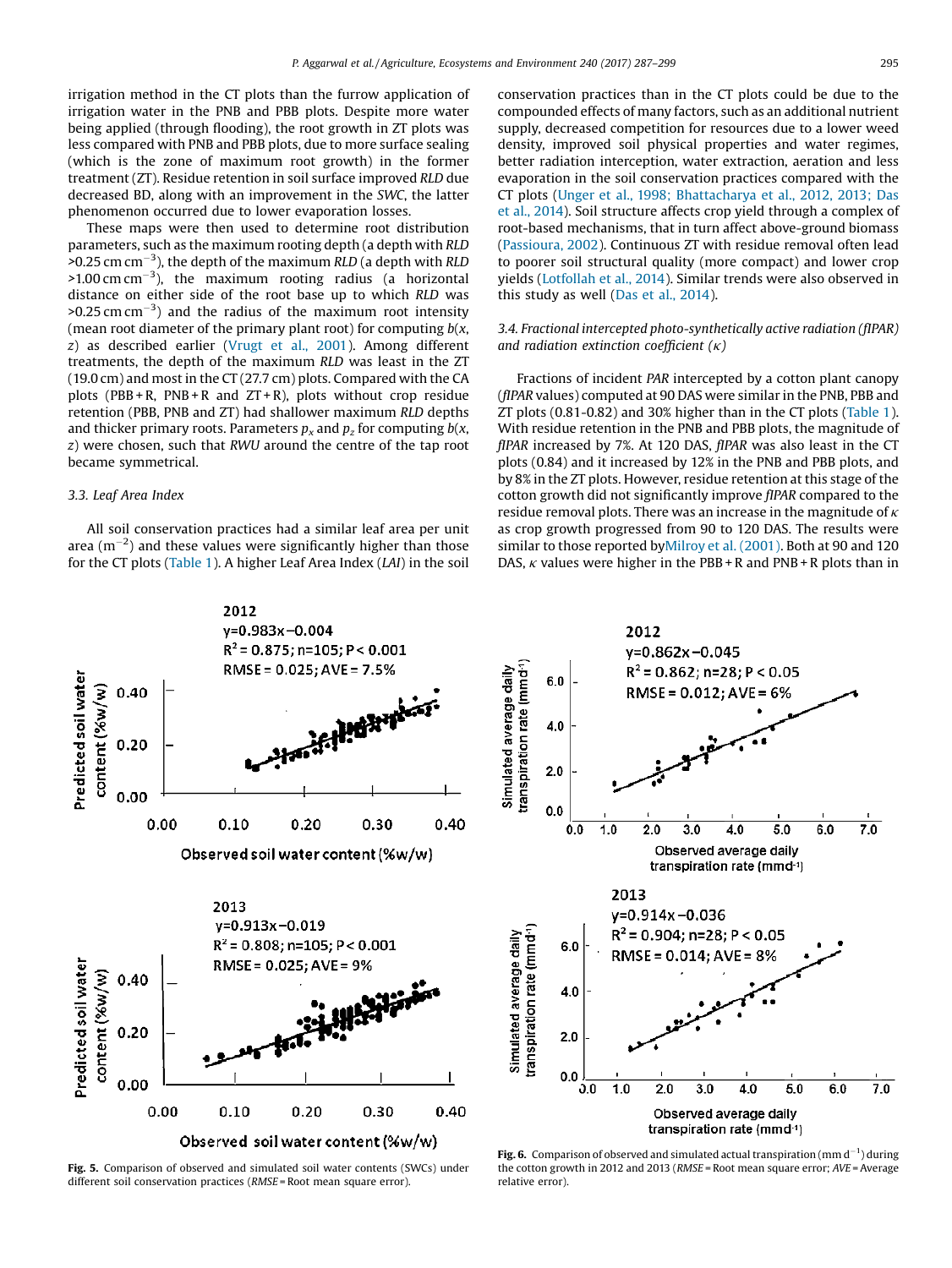remaining treatments. Widths of the plant canopy cover associated with transpiration measured at 100 DAS were also similar in the PNB, PBB and ZT plots (65 cm) and were 30% higher than in the CT plots. Residue retention further increased the width of canopy cover by 7%.

The partitioning of  $E t_c$  into  $E_p$  and  $T_p$  was done to separate the productive  $(T_p)$  and unproductive  $(E_p)$  fluxes. Results clearly showed that after 78 DAS,  $E_p$  was higher and  $T_p$  was lower in CT plots compared to plots under soil conservation practices [\(Fig.](#page-8-0) 3). Cumulative  $E_p$  ( $CE_p$ ) during the simulation period was 13.2– 26.4 mm higher, whereas cumulative  $T_p$  ( $CT_p$ ) was lower by the same amount in CT plots compared to plots with soil conservation practices. Residue retention in PBB and PNB increased *CT<sup>p</sup>* slightly  $(0.7–2.5 \text{ mm})$ . However, in the  $ZT + R$  plots, the magnitude of the  $CE_p$  reduction was 13.3 mm higher than in the ZT plots, which indicated the effectiveness of retained residues in decreasing evaporation rates in the ZT treatment [\(Derpsch,](#page-13-0) 2001).

#### *3.5. Validation of the Hydrus-2D model to predict distributions of SWC*

[Figs.](#page-8-0) 4 and 5 compared *SWC* predicted by Hydrus-2D with those observed in all experimental plots. The results show that the model under-predicted the *SWC* of the soil profile. Comparison of simulated and observed *SWC* at different times during crop growth in 2012 and 2013 showed a relatively strong correlation (i.e. *R* 2 *=* 0.88; *n = 105: P* < *0.001 and* 0.81; *n = 105; P* < *0.001*), respectively, and the low RMSEs of  $0.025$  and  $0.021$   $\text{cm}^3 \text{ cm}^{-3}$ , respectively. The *AVE* between simulated and measured *SWC* was  $\sim$ 7.5 and 9%, indicating that the model performed well in simulating soil moisture dynamics. Similar trends, although often with slightly weaker correlation coefficients, have been reported in many studies ([Skaggs](#page-13-0) et al., 2004; Zhou et al., 2008; Lu et al., 2009; Buffon et al., 2012; Deb et al., [2013](#page-13-0)).

[Fig.](#page-9-0) 6 compared mean daily transpiration rates predicted by the Hydrus-2D Model for different treatments with estimated values of mean daily *RWU/*transpiration rates obtained from Eq. [\(4\)](#page-5-0), using the measured values of maximum transpiration rates  $(T_{rmax})$  in all plots. Results also showed relatively strong correlations (*R 2 =* 0.86, *n = 28, P* < *0.05 and R 2 =* 0.90, *n = 28, RMSE = 0.012 and 0.014 cm<sup>3</sup> cm<sup>3</sup>* and *AVE* = 6 and 8% in 2012 and 2013, respectively) between measured and calculated mean daily transpiration rates under all treatments.

#### *3.6. Root water uptake simulations*

Actual root water uptake  $(nm \; day^{-1})$  under different soil conservation practices during the 2013 simulation period (Fig. 7) also showed more daily water uptake by roots in both bed systems compared with CT and ZT systems, although the amount of water applied in the former treatments was less. The spatial distribution (and thus a depth-wise contribution of different soil layers) of *RWU* on 112 DAS is presented in [Fig.](#page-11-0) 8. It was observed that in the ZT plots, the contribution of subsurface layers to *RWU* was less, because of less root penetration to depth. In CT plots, both surface and sub-surface layers contributed to cumulative *RWU*, but the rates of *RWU* were less



Fig. 7. Simulated actual root water uptake (mm d<sup>-1</sup>) (vertical axis) versus DAS (days after sowing) (horizontal axis) for different soil conservation practices (PBB = Permanent broad bed; PNB = Permanent narrow bed; PBB + R = Permanent broad bed + residue retention; PNB + R = Permanent narrow bed + residue retention; ZT = Zero tillage;  $ZT + R = Zero$  tillage + residue retention;  $CT =$  Conventional tillage) during the 2013 simulation period.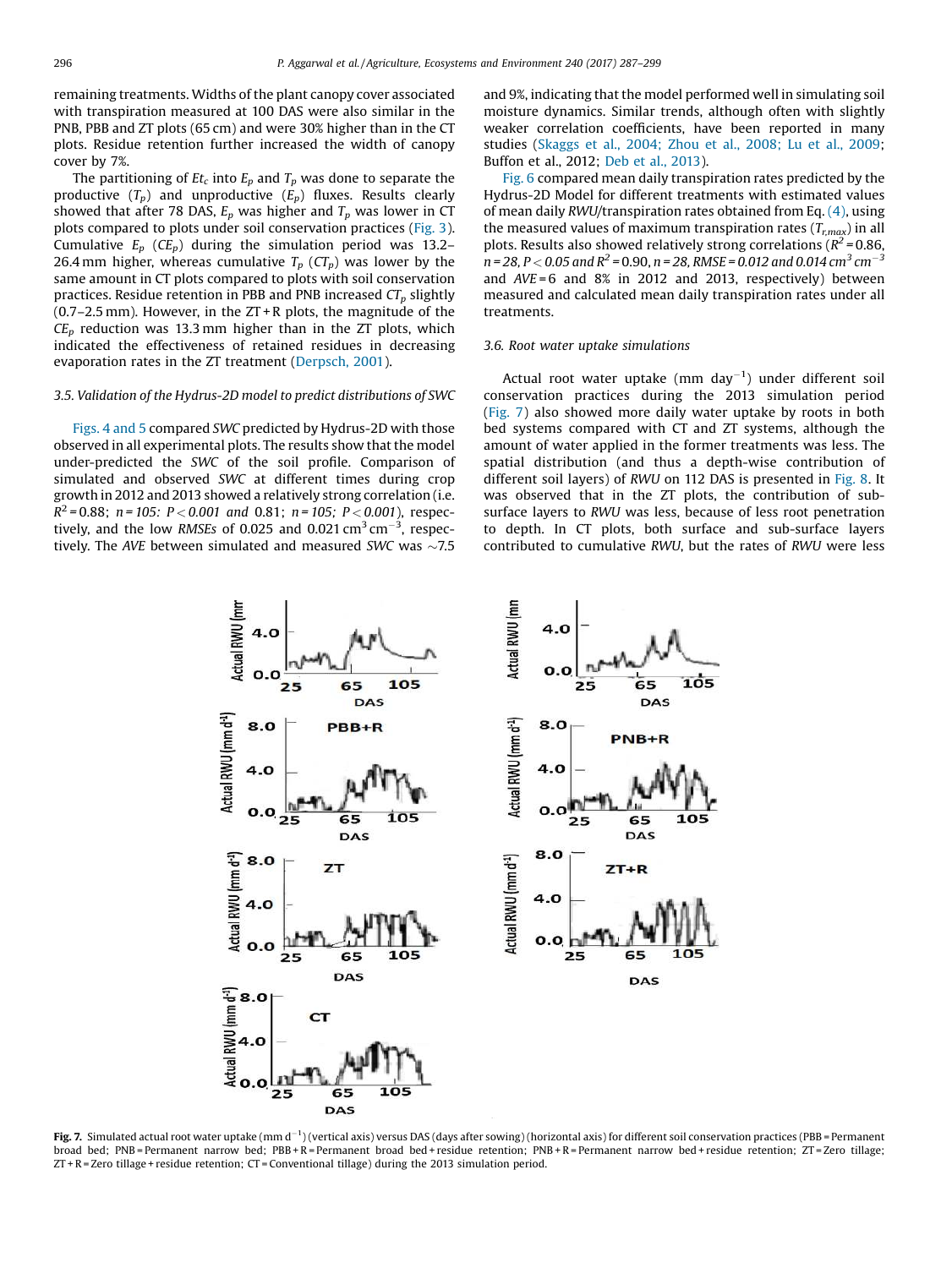<span id="page-11-0"></span>

**Fig. 8.** Root water uptake rates (RWU) (cm $^3$ cm $^{-3}$ d $^{-1}$ ) by cotton from 0 to 45 cm of the soil profile on 112 DAS in year 2012 under different soil conservation practices (ZT = Zero tillage; ZT+R=Zero Tillage+residue retention; CT=Conventional tillage; PNB=Permanent narrow bed; PNB+R=Permanent narrow bed+residue retention; PBB= Permanent broad bed; PBB + R = Permanent broad bed + residue retention). Vertical and horizontal directions represent the *Z* and X axes of the soil domain. For more detailed information about the dimensions of soil domains and planting geometries of different CA treatments refer to Fig. S2 (Supporting Information).

compared with other treatments. This was mainly because of higher water losses through evaporation in CT [\(Fig.](#page-8-0) 3). In both PBB and PNB plots, the contribution of surface layers was greater, and residue retention improved total water uptake by improving water uptake from deeper layers. The reasons for the highest cumulative *RWU* flux in the PBB + R plots are probably linked to the better soil physical environment, maximum root proliferation, maximum radiation interception leading to higher *LAI* and hence maximum  $T_{rp}$ . All these factors contributed to providing a better microclimate in the PBB + R plots than in the CT and residue removal plots. Thus, better observed *RWU* in the plots under PBB + R than in the CT and residue removal plots probably contributed to realizing greater crop productivity in the former treatment compared with other plots (Das et al., [2014](#page-13-0)).

Sensitivity analysis of model outputs to soil hydraulic parameters was also performed to understand changes in cumulative root water uptake (*CWU*; an output variable of the Hydrus-2D model) due to changes in the model input parameters  $(\theta_r, \theta_s, n, \alpha, K_s,$  and *l*) for plots under CT during the 90–120 DAS period. Results showed that when the input parameter *n* changed by  $\pm 10$ %, *CWU* values changed from  $-7.83$  to  $+6.85$ %. Similar changes in  $\theta_s$  produced changes in *CWU* from  $-5.31$  to +3.18%; in  $\alpha$ from  $-1.12$  to +2.30%; in  $\theta_r$  from  $-0.44$  to +0.77%; in  $K_s$  from  $-0.59$ to  $+0.29$ %, and in *l* from  $-0.15$  to  $+0.20$ %. Similar results with a little different trend were previously reported by Rocha et al. [\(2006\)](#page-13-0). Rocha et al. [\(2006\)](#page-13-0) indicated that the most sensitive soil hydraulic parameter was the shape factor  $n$ , followed by  $\theta_{\rm s}$ ,  $K_{\rm s}$ ,  $\theta_{\rm r}$  and  $\alpha$ , with *l* being the least sensitive.

#### *3.7. Soil water balance studies*

The results of simulated soil water balance components clearly indicated that cumulative *RWU* (transpiration) values for the ZT (143 mm) and CT (157 mm) plots were significantly lower than for the PBB (188 mm) plots ([Table](#page-12-0) 2). Retention of crop residues in PBB, PNB and ZT treatments significantly improved cumulative *RWU* values. Similarly, cumulative evaporation (*CE*) from soils under different treatments were in the following order: PNB (278 mm) > PBB (245 mm) > CT = ZT (222 mm). Retention of crop residues in these conservation treatments significantly decreased *CE*. Among all treatments, PBB + R had the highest cumulative *RWU* (226 mm) and lowest *CE* (180 mm). Cumulative drainage from plots under PNB was 50% less than from CT plots (172 mm). The apparent reason for less drainage in both bed systems was mainly due to less applied irrigation, as well as more evaporation from the porous surface of both systems. It was also evident that both initial and final *SWC* values of the profile under CT were highest and these were significantly higher than in the PBB and PNB plots with or without residues, mainly because the amounts of irrigation water applied to CT was more than in both bed treatments.

#### 4. Conclusions

To our knowledge, this study is the first global attempt to test and validate the Hydrus-2D Model for simulating *RWU* under CA. Higher *RWU* was observed in plots under PBB and PNB compared with CT (farmers' practice) and ZT plots, due to less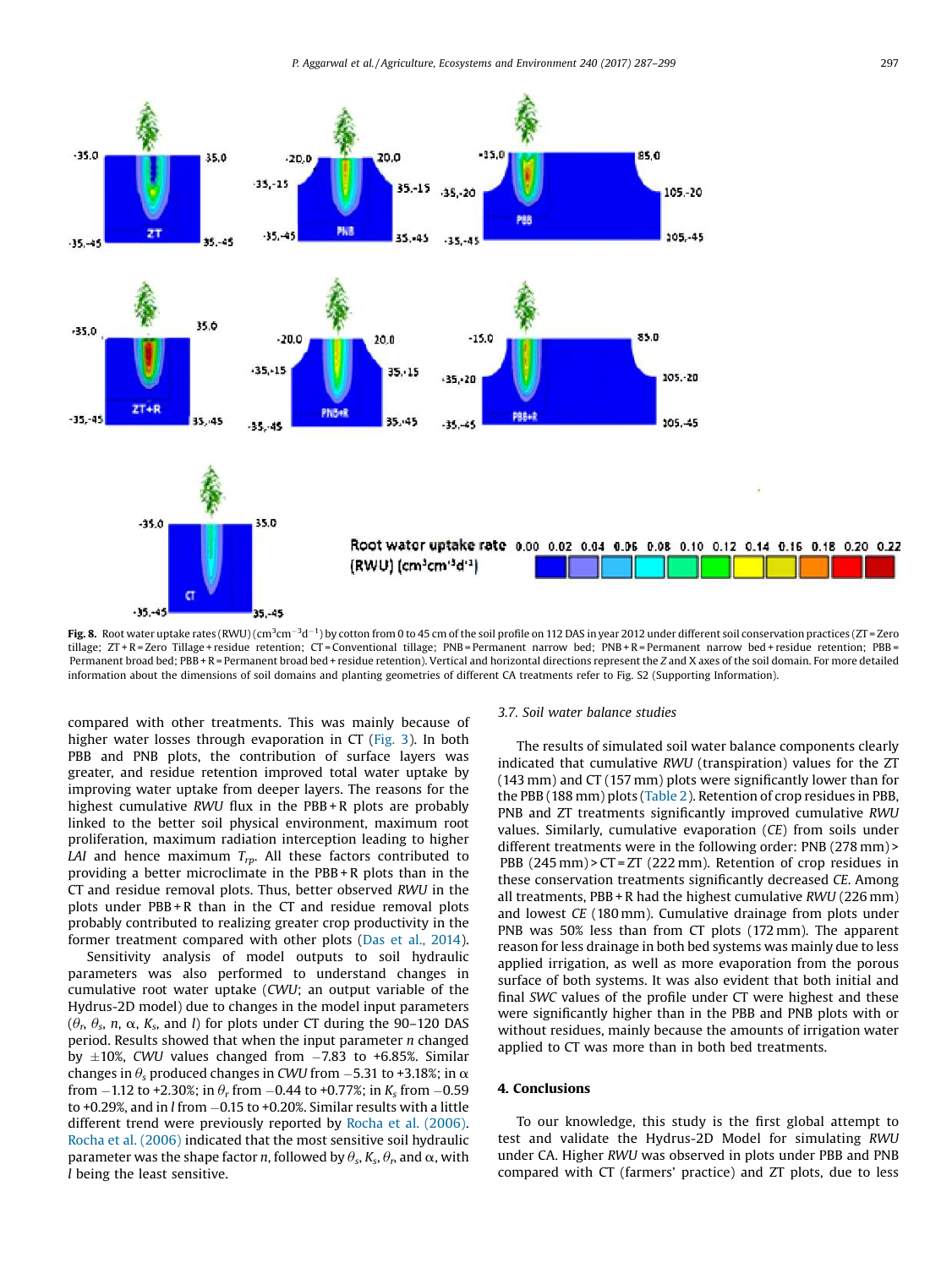<span id="page-12-0"></span>

|--|--|

Soil water balance components computed for different simulation periods during cotton growth in 2012 using Hydrus-2D.

| Treatments | DAS        | CRWU (mm)                | $CE$ (mm)           | $CD$ (mm)           | $RF/IRR$ (mm) | Initial SWC (mm)            | Final SWC (mm)              |
|------------|------------|--------------------------|---------------------|---------------------|---------------|-----------------------------|-----------------------------|
| CT         | $25 - 48$  | 20.8                     | 79.7                | 0.00                | 150.2         | 87.3                        | 132.8                       |
|            | $49 - 77$  | 31.1                     | 71.4                | 150.0               | 232.6         | 146.8                       | 155.7                       |
|            | $78 - 122$ | 115.2                    | 70.4                | 21.9                | 189.6         | 175.2                       | 156.3                       |
|            | Total      | 157.0 <sup>cd</sup>      | 221.6 <sup>c</sup>  | 171.9 <sup>a</sup>  | 572.4         | 409.3 <sup>a</sup>          | 444.8 <sup>a</sup>          |
| PBB        | $25 - 48$  | 23.0                     | 90.0                | 2.60                | 150.2         | 64.0                        | 102.2                       |
|            | $49 - 77$  | 44.1                     | 80.0                | 150.0               | 232.6         | 122.7                       | 121.1                       |
|            | $78 - 122$ | 121.3                    | 75.0                | 16.0                | 189.6         | 155.0                       | 98.0                        |
|            | Total      | $188.4^{bc}$             | $245.0^{b}$         | 168.6 <sup>a</sup>  | 572.4         | 341.7 <sup>b</sup>          | 321.3 <sup>c</sup>          |
| $PBB + R$  | $25 - 48$  | 24.5                     | 70.0                | 7.40                | 150.2         | 66.5                        | 128.6                       |
|            | $49 - 77$  | 53.7                     | 60.0                | 132.3               | 232.6         | 128.6                       | 116.2                       |
|            | $78 - 122$ | 147.5                    | 50.0                | 10.2                | 189.6         | 166.2                       | 138.9                       |
|            | Total      | 225.8 <sup>a</sup>       | 180.0 <sup>d</sup>  | $149.9^{b}$         | 572.4         | 361.3 <sup>b</sup>          | 383.7bc                     |
|            |            |                          |                     |                     |               |                             |                             |
| <b>PNB</b> | $25 - 48$  | 20.0                     | 91.9                | 1.4                 | 150.2         | 60.1                        | 104.5                       |
|            | $49 - 77$  | 29.6                     | 140.0               | 121.4               | 232.6         | 112.3                       | 120.0                       |
|            | $78 - 122$ | 113.0                    | 45.7                | 0.9                 | 189.6         | 112.3                       | 64.5                        |
|            | Total      | 162.6 <sup>cd</sup>      | 277.6 <sup>a</sup>  | 123.6 <sup>c</sup>  | 572.4         | $284.7^c$                   | $289.0$ <sup>c</sup>        |
| $PNB + R$  | $25 - 48$  | 26.8                     | 93.1                | 2.7                 | 150.2         | 64.0                        | 115.6                       |
|            | $49 - 77$  | 33.3                     | 123.9               | 81.4                | 232.6         | 101.2                       | 132.2                       |
|            | $78 - 122$ | 137.5                    | 36.0                | 1.0                 | 189.6         | 119.1                       | 68.0                        |
|            | Total      | 197.6 <sup>b</sup>       | 25.30 <sup>b</sup>  | 85.1 <sup>d</sup>   | 572.4         | 284.3 <sup>c</sup>          | 315.8 <sup>c</sup>          |
| ZT         | $25 - 48$  | 17.4                     | 87.1                | 1.7                 | 150.2         | 72.6                        | 128.4                       |
|            | $49 - 77$  | 26.0                     | 75.9                | 120.0               | 232.6         | 128.4                       | 142.4                       |
|            | $78 - 122$ | 100.0                    | 59.7                | 42.9                | 189.6         | 143.3                       | 137.9                       |
|            | Total      | $143.4^d$                | 222.7 <sup>c</sup>  | 150.0 <sup>b</sup>  | 572.4         | 344.3 <sup>b</sup>          | 408.6 <sup>b</sup>          |
| $ZT + R$   | $25 - 48$  | 19.6                     | 81.0                | 0.0                 | 150.2         | 72.8                        | 129.3                       |
|            | $49 - 77$  | 29.2                     | 77.3                | 139.0               | 232.6         | 129.3                       | 149.1                       |
|            |            |                          | 48.0                |                     |               |                             |                             |
|            | $78 - 122$ | 125.3<br>$174.1^{\circ}$ | 206.3 <sup>cd</sup> | 14.3<br>$153.3^{b}$ | 189.6         | 149.1<br>351.2 <sup>b</sup> | 122.8<br>401.2 <sup>b</sup> |
|            | Total      |                          |                     |                     | 572.4         |                             |                             |

DAS = Days after sowing; CRWU = Cumulative root water uptake; CE = Cumulative evaporation; CD = Cumulative drainage; RF/IRR = Rainfall/Irrigation; SWC = Soil water content.

CT = Conventional tillage; PBB = Permanent broad bed; PBB + R = Permanent broad bed + residue retention; PNB = Permanent narrow bed; PNB + R = Permanent narrow bed + residue retention; ZT = Zero tillage; ZT + R = Zero tillage + residue retention.

drainage and better soil physical environment causing more root growth, along with more radiation interception. All these factors led to more biomass and hence more transpiration and lower evaporation rates in PBB and PNB plots compared with CT and ZT plots. Residue retention in the PNB, PBB and ZT plots (CA practices) further improved *RWU* values. Hence, this study explains the reason (physical processes in the soil and atmosphere) behind greater cotton productivity under PBB + R (Das et al., [2014](#page-13-0)). Among all soil conservation practices, PBB + R plots used less water and had higher root water uptake, and increased productivity and water use efficiency. Hence, PBB + R is a better environmental protection technology than the farmers' practice and is recommended under the cotton-wheat system in the region and similar agroecologies.

#### Acknowledgements

Authors are grateful to ICAR-Indian Agricultural Research Institute for providing necessary fund to carry out this study. Authors are also thankful to Dr H.S. Gupta, the former Director and Dr M. Dadlani the former Joint Director Research of the Institute, for their kind support.

### Appendix A. Supplementary data

Supplementary data associated with this article can be found, in the online version, at [http://dx.doi.org/10.1016/j.agee.2017.02.028.](http://dx.doi.org/10.1016/j.agee.2017.02.028)

#### References

- [Aggarwal,](http://refhub.elsevier.com/S0167-8809(17)30091-9/sbref0005) P.K., Joshi, P.K., Ingram, J.S.I., Gupta, R.K., 2004. Adapting food systems of the Indo-Gangetic plains to global [environmental](http://refhub.elsevier.com/S0167-8809(17)30091-9/sbref0005) change: key information needs to improve policy [formulation.](http://refhub.elsevier.com/S0167-8809(17)30091-9/sbref0005) Environ. Sci. Policy 7, 487–498.
- Aggarwal, P., Choudhary, K.K., Singh, A.K., [Chakraborty,](http://refhub.elsevier.com/S0167-8809(17)30091-9/sbref0010) D., 2006. Variation in soil strength and rooting [characteristics](http://refhub.elsevier.com/S0167-8809(17)30091-9/sbref0010) of wheat in relation to soil management. [Geoderma](http://refhub.elsevier.com/S0167-8809(17)30091-9/sbref0010) 136, 353–363.
- Ahmad, R.N., Arshad, M., Shahid, M.A., 2011. Raised bed [technology](http://refhub.elsevier.com/S0167-8809(17)30091-9/sbref0015) for crop water productivity of maize and cotton. ICID 21st [International](http://refhub.elsevier.com/S0167-8809(17)30091-9/sbref0015) Congress on Irrigation and [Drainage,](http://refhub.elsevier.com/S0167-8809(17)30091-9/sbref0015) 15–23 October 2011, Tehran, Iran, pp. 171–180.
- Ahmad, M., Aggarwal, P., Garg, R.N., [Bhattacharyya,](http://refhub.elsevier.com/S0167-8809(17)30091-9/sbref0020) R., Singh, R., Kamble, K.H., Yadav, B., 2014. Effect of resource [conservation](http://refhub.elsevier.com/S0167-8809(17)30091-9/sbref0020) technologies on soil structural conditions in temporary [waterlogged](http://refhub.elsevier.com/S0167-8809(17)30091-9/sbref0020) alluvial plains of the River Yamuna. Indian J. [Agric.](http://refhub.elsevier.com/S0167-8809(17)30091-9/sbref0020) Sci. 84, 81–89.
- Allen, R.G., Pereira, L.S., Raes, D., Smith, M., 1998. Crop [Evapotranspiration:](http://refhub.elsevier.com/S0167-8809(17)30091-9/sbref0025) Guidelines for Computing Crop Water [Requirements.](http://refhub.elsevier.com/S0167-8809(17)30091-9/sbref0025) Irrigation and Drainage Paper [No.56.](http://refhub.elsevier.com/S0167-8809(17)30091-9/sbref0025) FAO, Rome, Italy, pp. 300.
- Arora, V.K., Singh, H., Singh, B., 2007. Analyzing wheat [productivity](http://refhub.elsevier.com/S0167-8809(17)30091-9/sbref0030) responses to climatic, irrigation and [fertilizer-nitrogen](http://refhub.elsevier.com/S0167-8809(17)30091-9/sbref0030) regimes in a semi-arid sub-tropical environment using the [CERES-Wheat](http://refhub.elsevier.com/S0167-8809(17)30091-9/sbref0030) model. Agric. Water Manage. 94, 22–30.
- Bhandari, A., Amin, R., Yadav, C., Bhattarai, E., Das, S., [Aggarwal,](http://refhub.elsevier.com/S0167-8809(17)30091-9/sbref0035) H., Gupta, R., Hobbs, P., 2003. How extensive are yield declines in long-term rice-wheat [experiments](http://refhub.elsevier.com/S0167-8809(17)30091-9/sbref0035) in Asia? Field [Crops](http://refhub.elsevier.com/S0167-8809(17)30091-9/sbref0035) Res. 81, 159–180.
- [Bhattacharya,](http://refhub.elsevier.com/S0167-8809(17)30091-9/sbref0040) R., Tuti, M.D., Kundu, S., Bisht, J.K., Bhatt, J.C., 2012. Conservation tillage impacts on soil [aggregation](http://refhub.elsevier.com/S0167-8809(17)30091-9/sbref0040) and carbon pools in a sandy clay loam soil of the Indian [Himalayas.](http://refhub.elsevier.com/S0167-8809(17)30091-9/sbref0040) Soil Sci. Soc. Am. J. 76, 617–627.
- [Bhattacharya,](http://refhub.elsevier.com/S0167-8809(17)30091-9/sbref0045) R., Pandey, S.C., Bisht, J.K., Bhatt, J.C., Gupta, H.S., Tuti, M.D., Mahanta, D., Mina, B.L., Singh, R.D., Chandra, S., [Srivastva,](http://refhub.elsevier.com/S0167-8809(17)30091-9/sbref0045) A.K., Kundu, S., 2013. Tillage and irrigation effects on soil [aggregation](http://refhub.elsevier.com/S0167-8809(17)30091-9/sbref0045) and carbon pools in the Indian sub-[Himalayas.](http://refhub.elsevier.com/S0167-8809(17)30091-9/sbref0045) Agron. J. 105, 101–112.
- [Bhattacharya,](http://refhub.elsevier.com/S0167-8809(17)30091-9/sbref0050) R., Das, T.K., Sudhishri, S., Dudhwal, A., Sharma, A.R., Bhatia, A., Singh, G., 2015. Conservation agriculture effects on soil organic carbon [accumulation](http://refhub.elsevier.com/S0167-8809(17)30091-9/sbref0050) and crop [productivity](http://refhub.elsevier.com/S0167-8809(17)30091-9/sbref0050) under a rice-wheat cropping system in the western Indo-[Gangetic](http://refhub.elsevier.com/S0167-8809(17)30091-9/sbref0050) Plains. Eur. J. Agron. 70, 11–21.